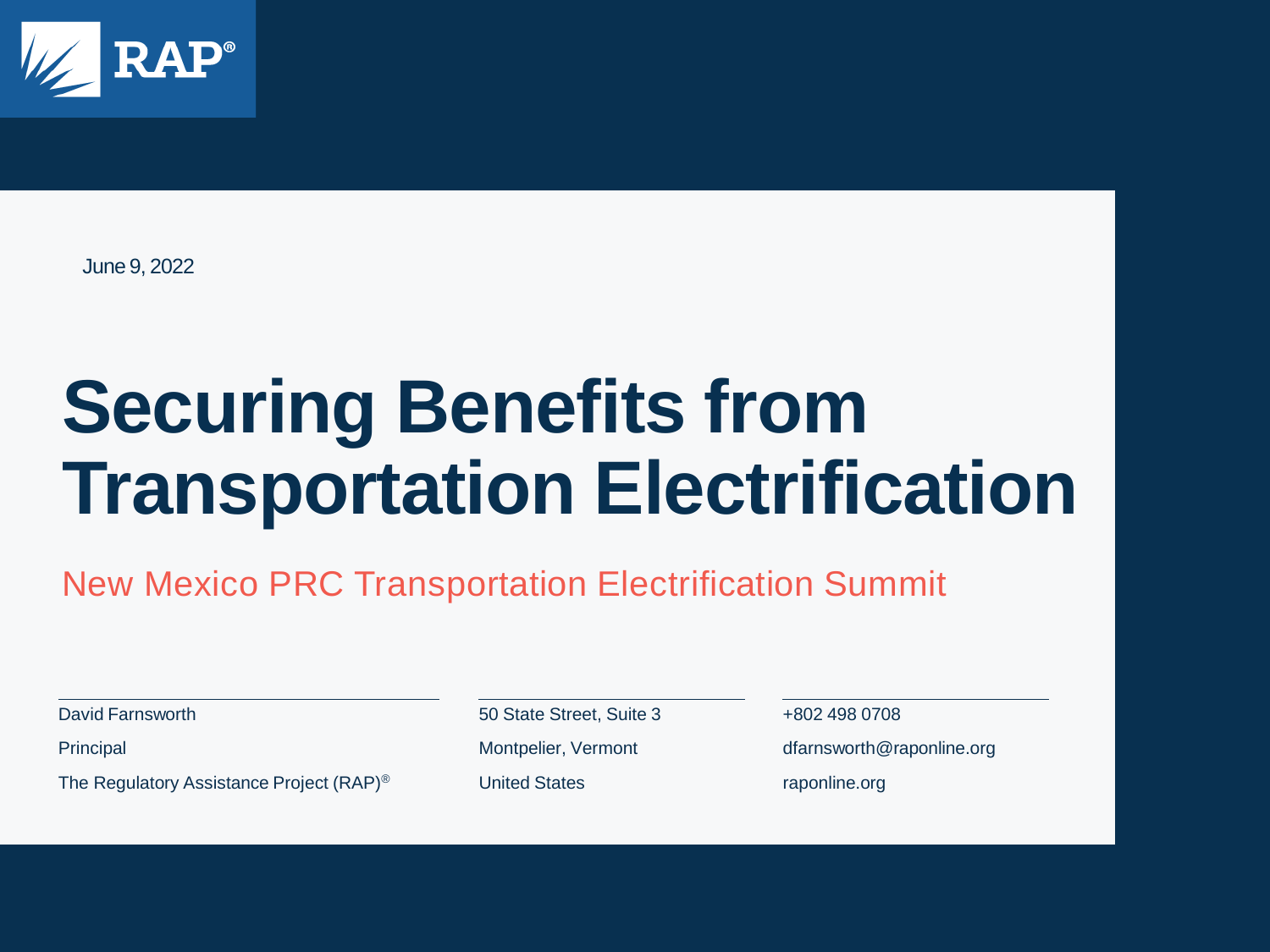### **Themes**

- 1. It' 2021, What's Your Vision for the Power Sector?
- 2. Electrification = Flexibility = Value
- 3. Identify Data You Can Use
- 4. Does all this come with instructions Advisory Services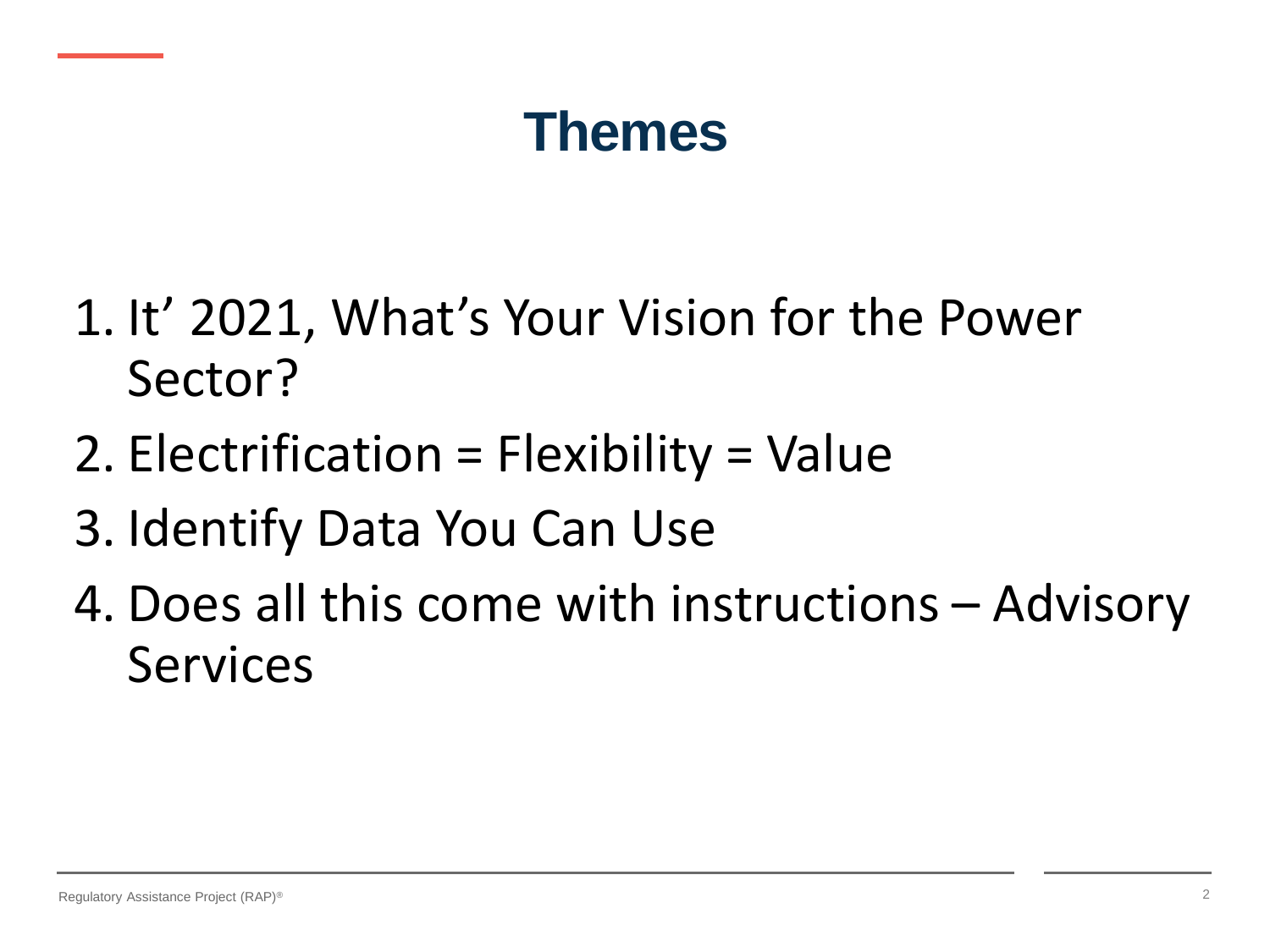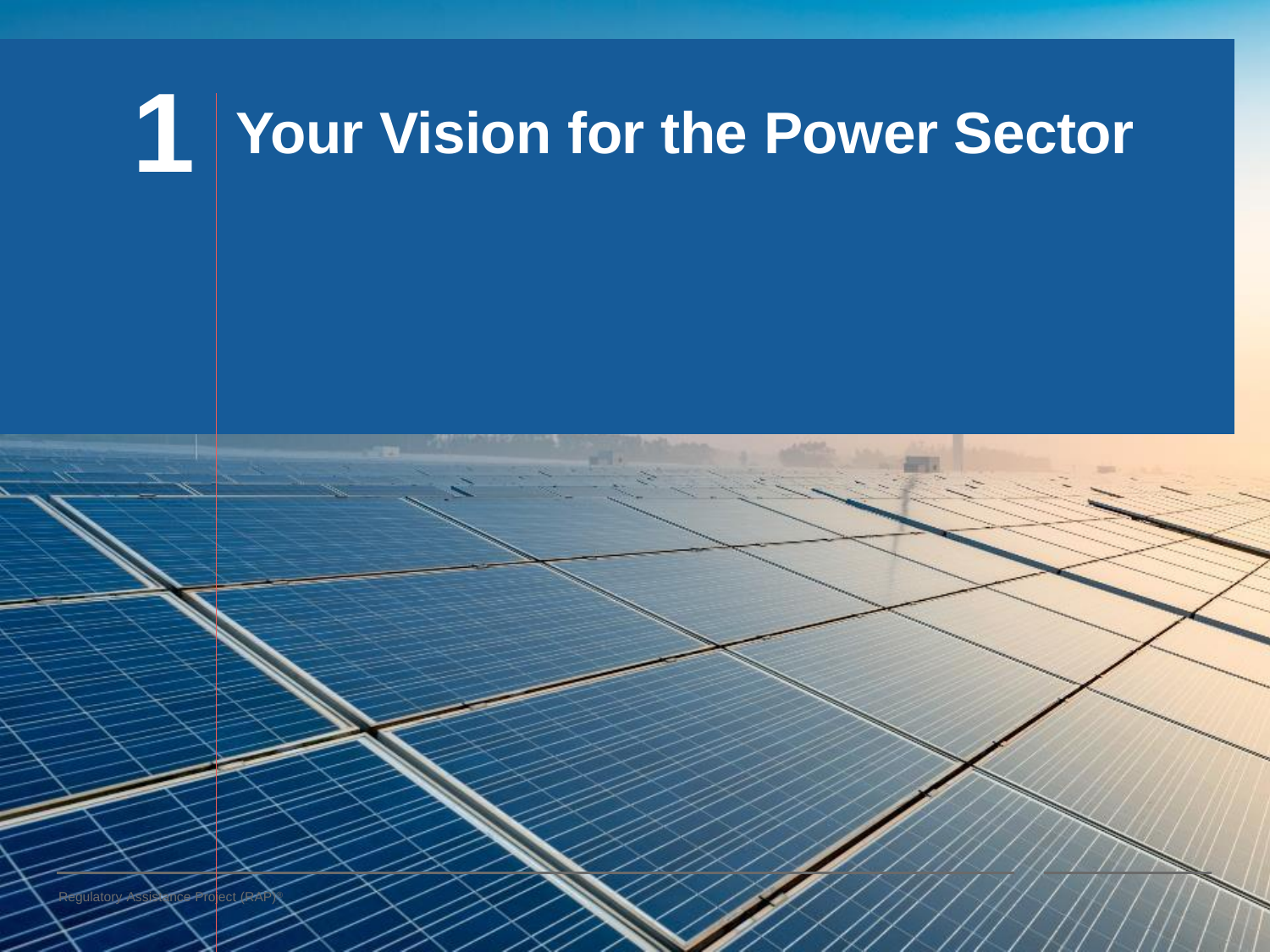### "Public utilities… are affected with the public interest…."

2006 New Mexico Statutes - Section 62-3-1 — Declaration of policy.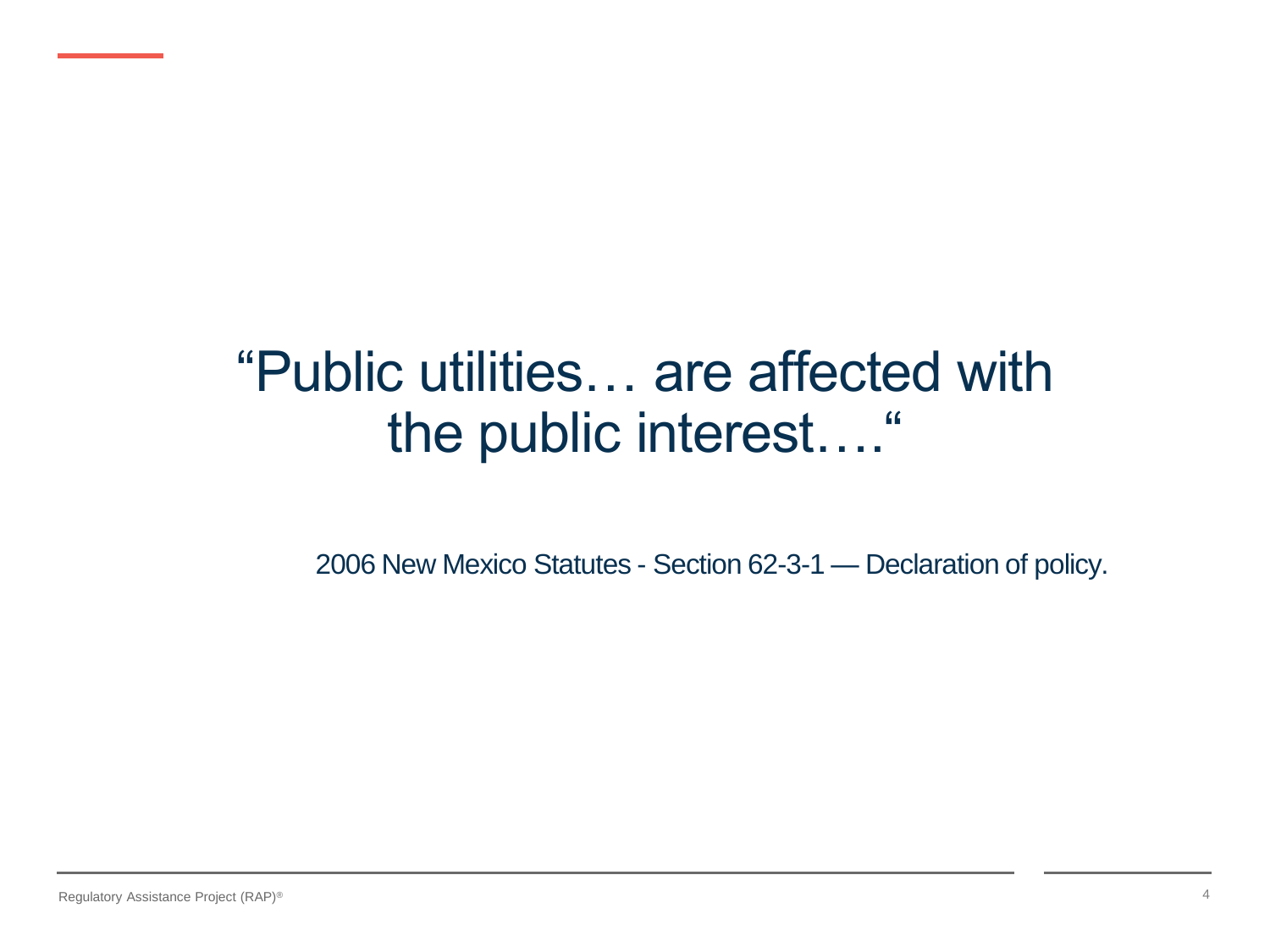### What should our utility sector look like over the next 6-8 years?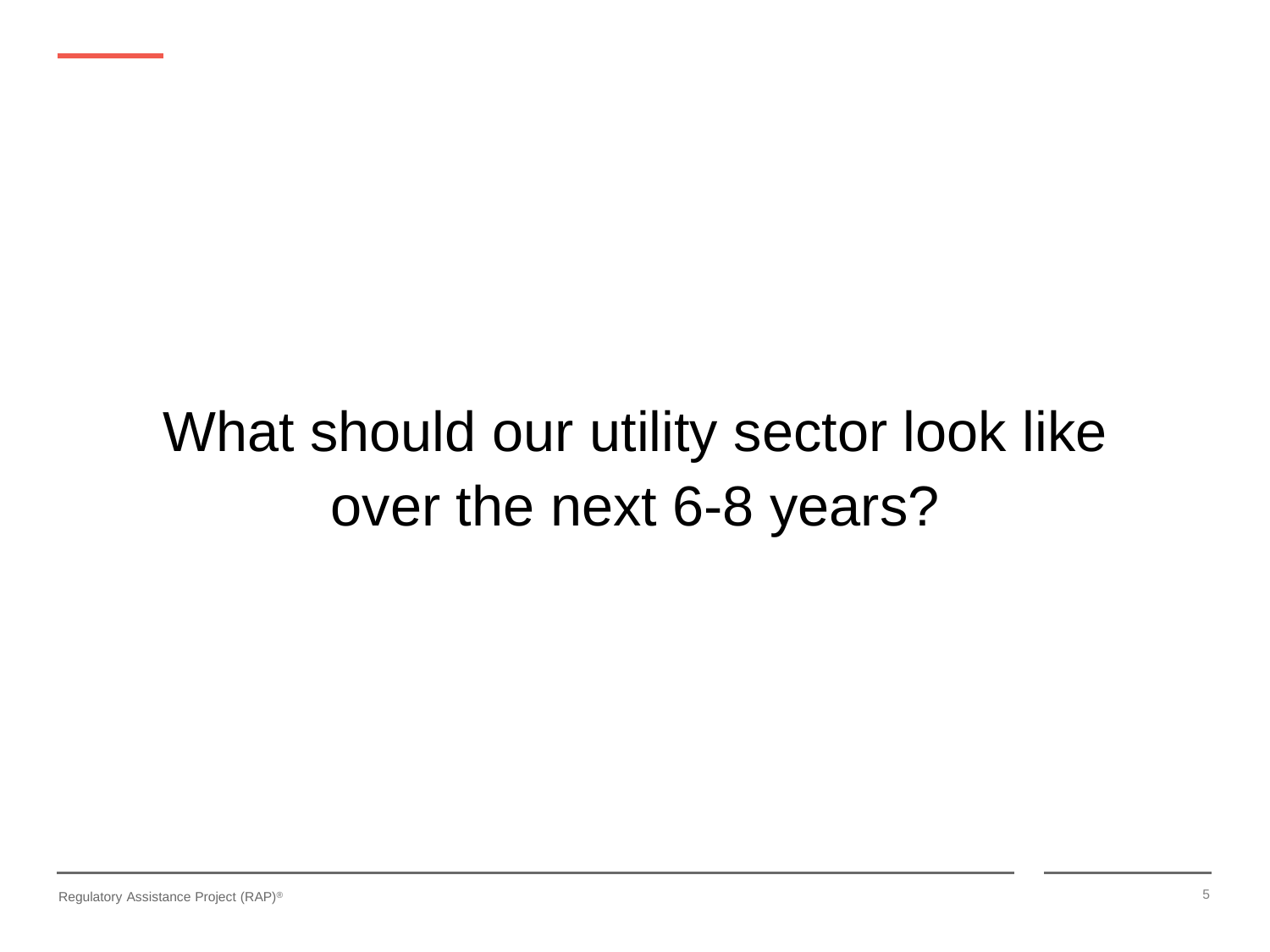### What decisions that I make today will help ensure this?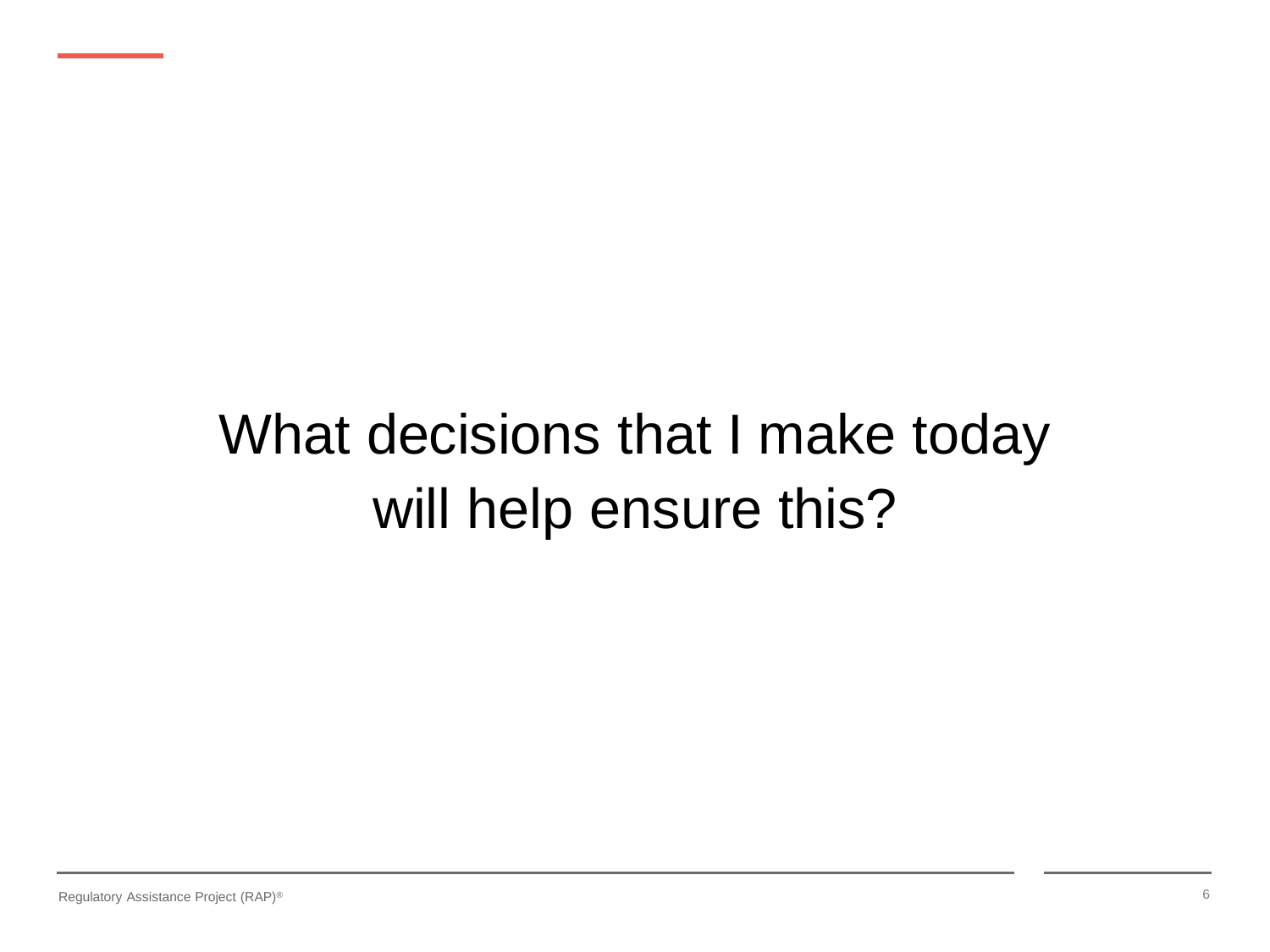### **Power Plants Opening and Closing**



Source: [Inside Climate News,](https://insideclimatenews.org/news/02062022/inside-clean-energy-renewables-2022/) based on EIA data.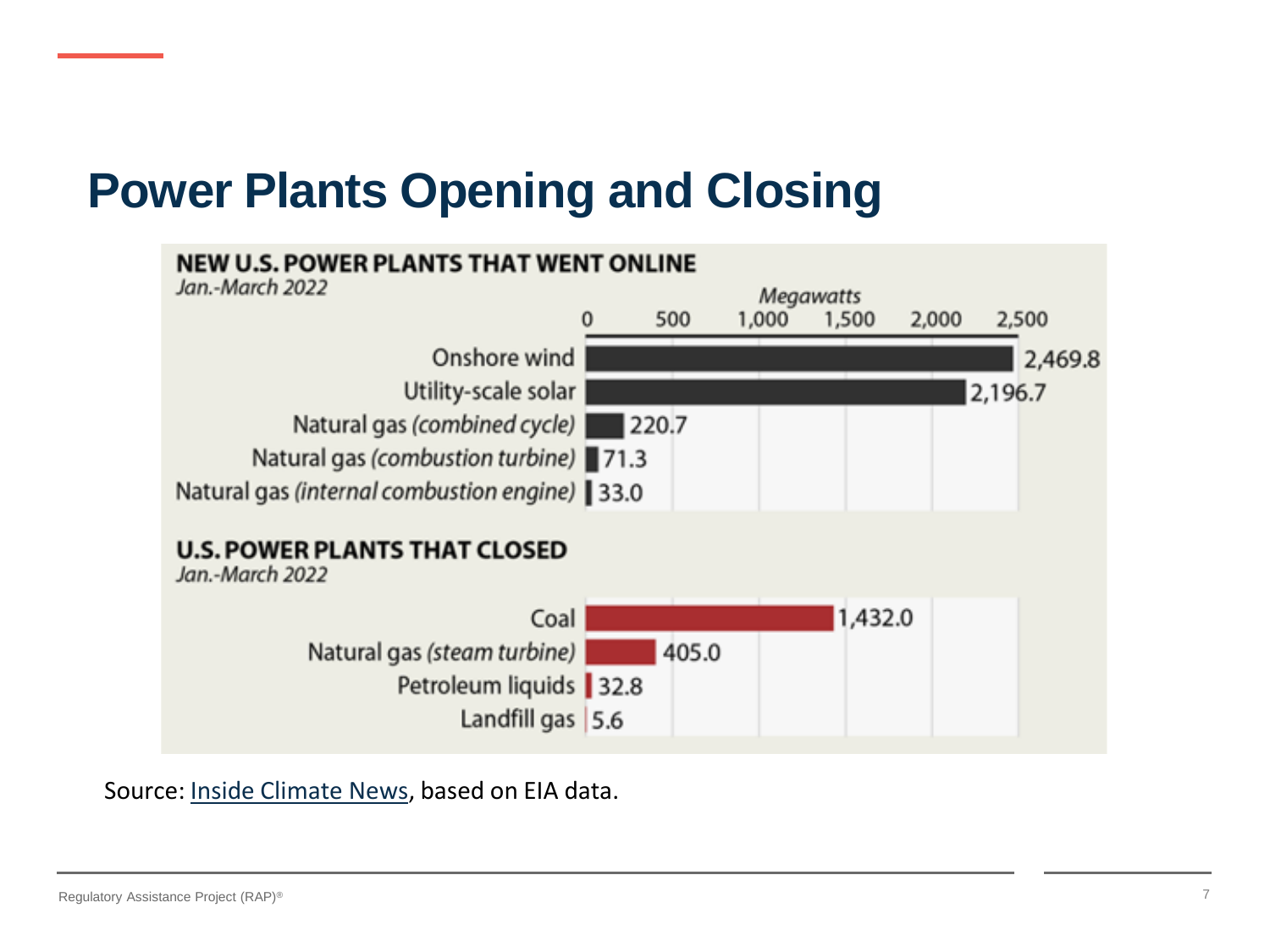### **New Mexico Electricity Generation by Source**



EIA Electric Power Monthly Feb. 2022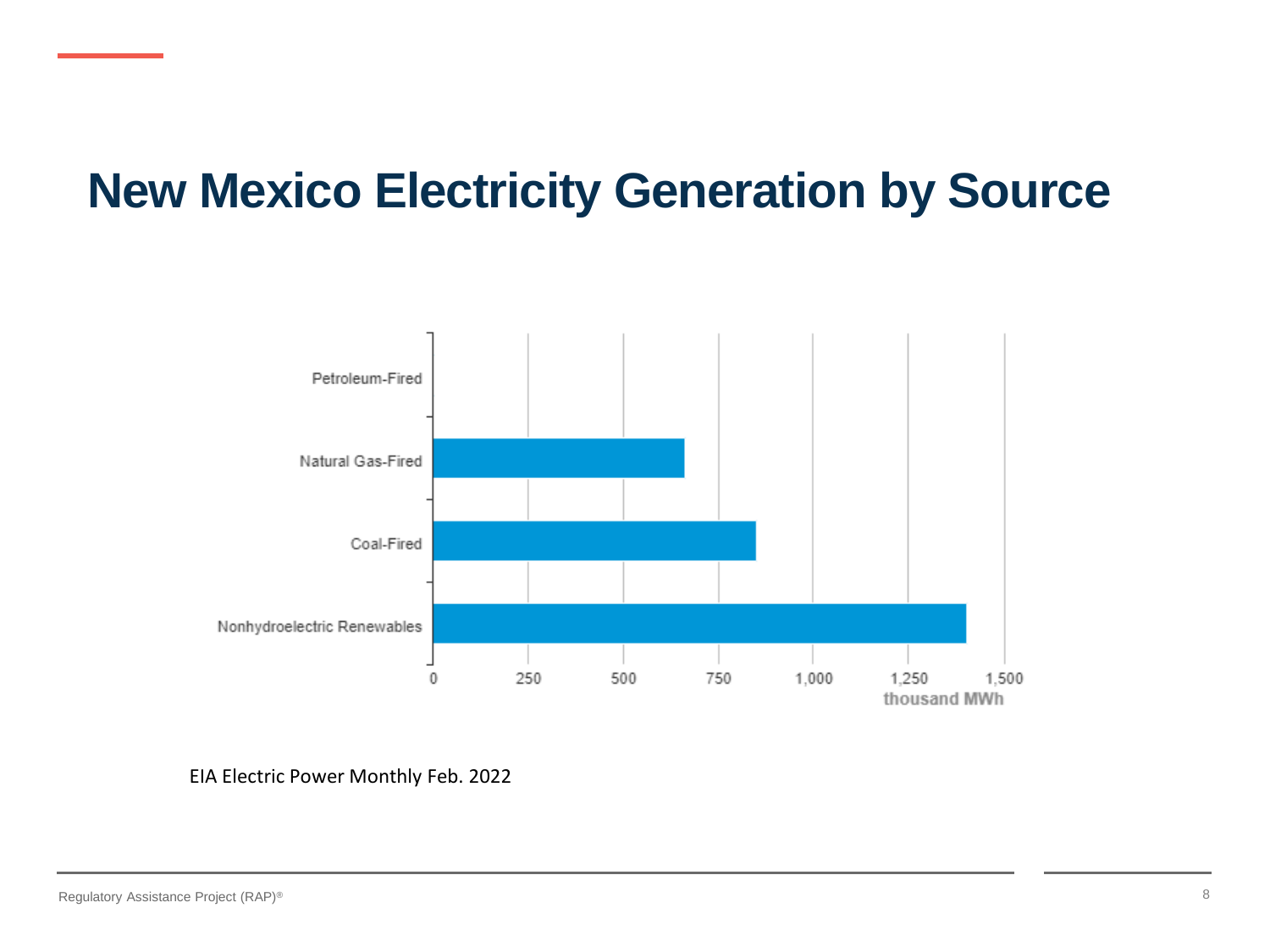

#### by Economic Sector in 2018

Source 2020 Progress and Recommendations, New Mexico Interagency Climate Change Task Force

# **Q:** What is significant about the relationship between these sectors?

#### Regulatory Assistance Project (RAP)®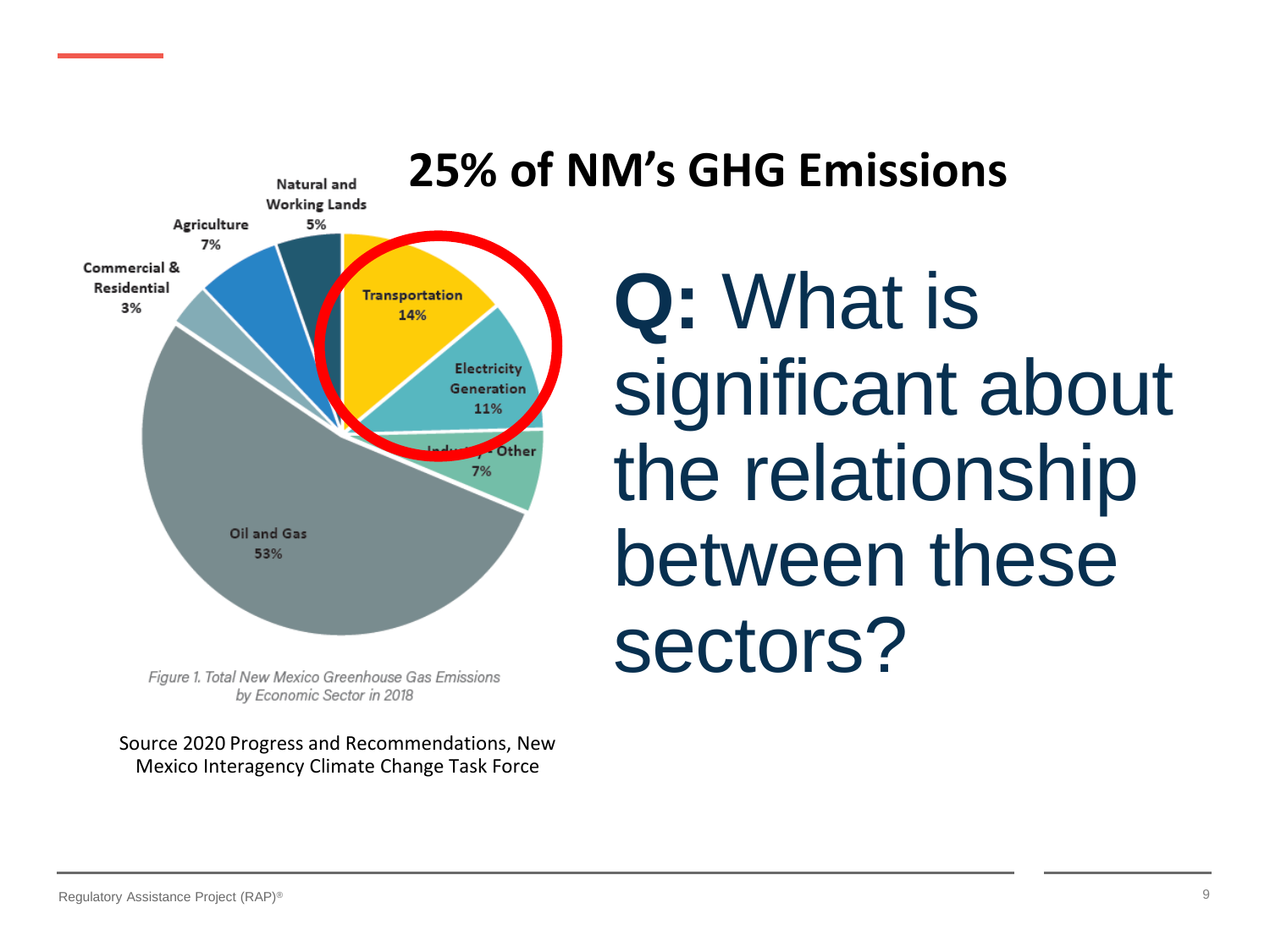### Statutory & Executive Guidance -- Opportunities

### •**NMSA 1978, § 62-18-1 et seq**.

•NM's utilities – 50% renewable energy by 2030

### •**NMSA §62-8-12**

- •Applications to expand transportation electrification.
- •Improve the public utility's electrical system efficiency,
- •Integration of variable resources,
- •Operational flexibility and
- •System utilization during off-peak hours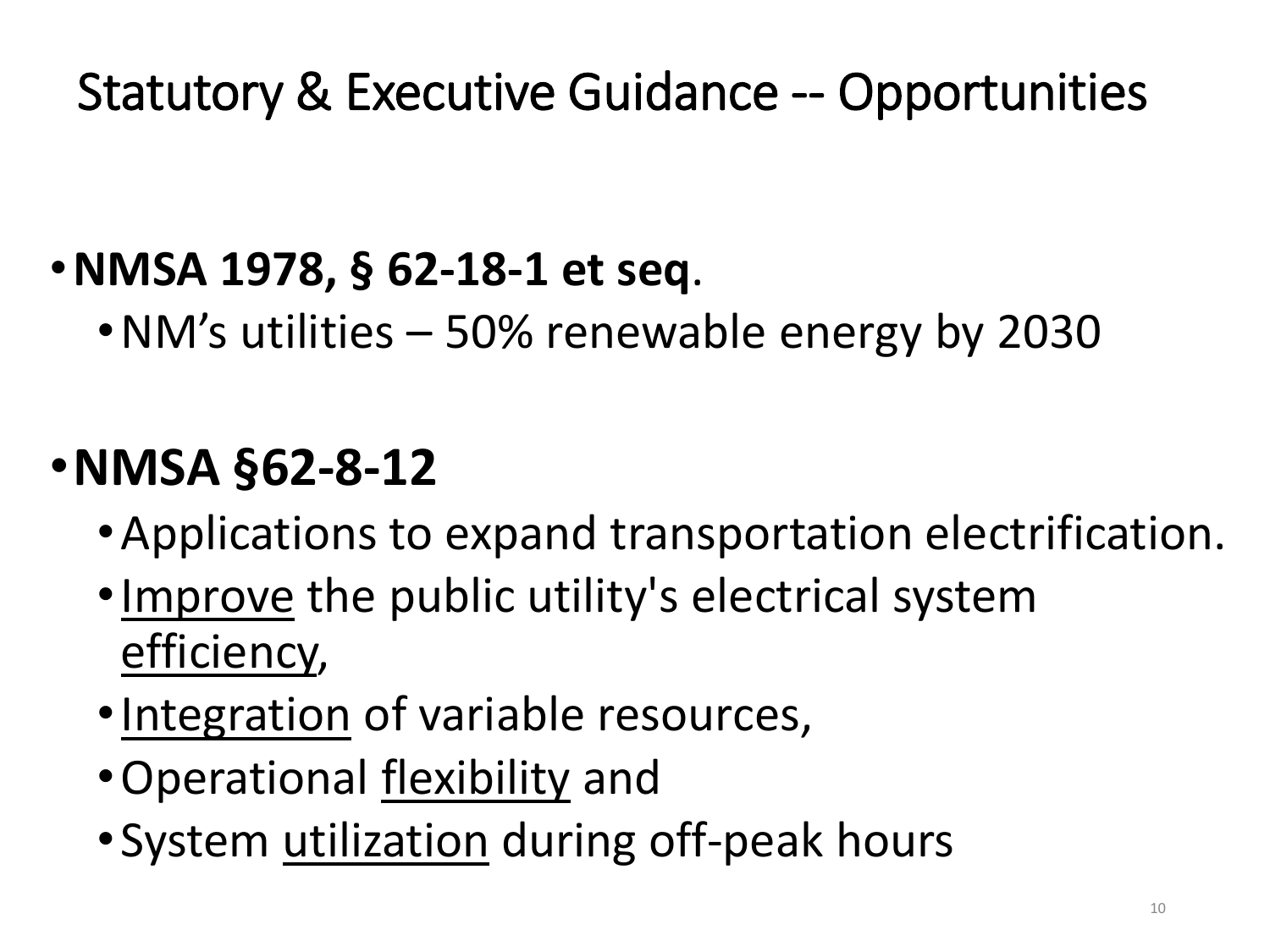# **Electrification, Flexibility, Value**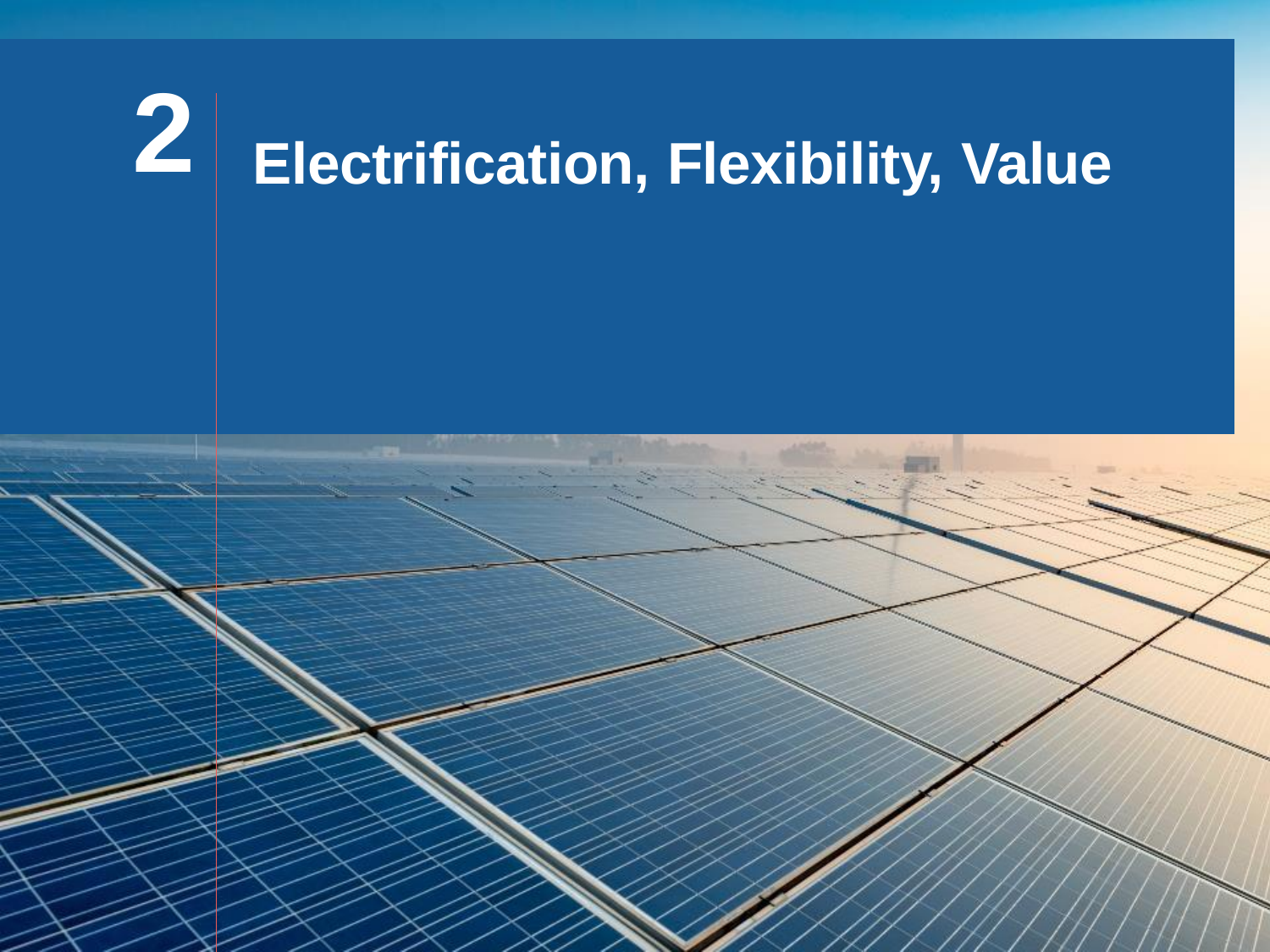### **The Challenge**

"Having a more modern electric grid means incorporating new technology to handle more variable renewable resources and improve the reliability, efficiency, and security of the power system."

> *Source 2020 Progress and Recommendations,*

*New Mexico Interagency Climate Change Task Force*

Is it that renewable energy is variable?



#### Or is it that the grid is inflexible?



#### Two Sides of the Same Coin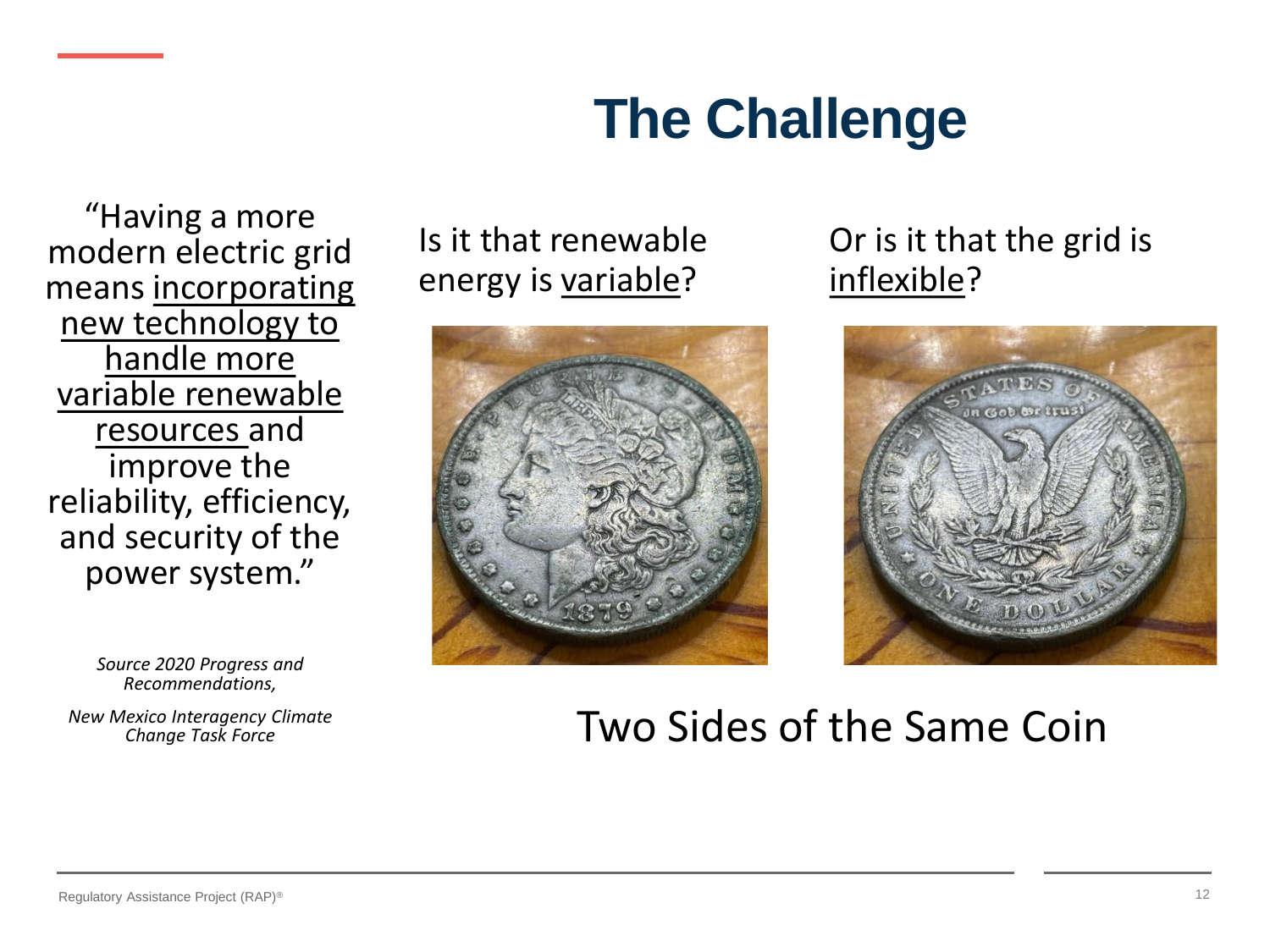### **Electric vehicles' low-capacity utilization makes them potential grid resource**



Integration: A Vision for Zero-Emission Transportation Interconnected Throughout California's Electricity System.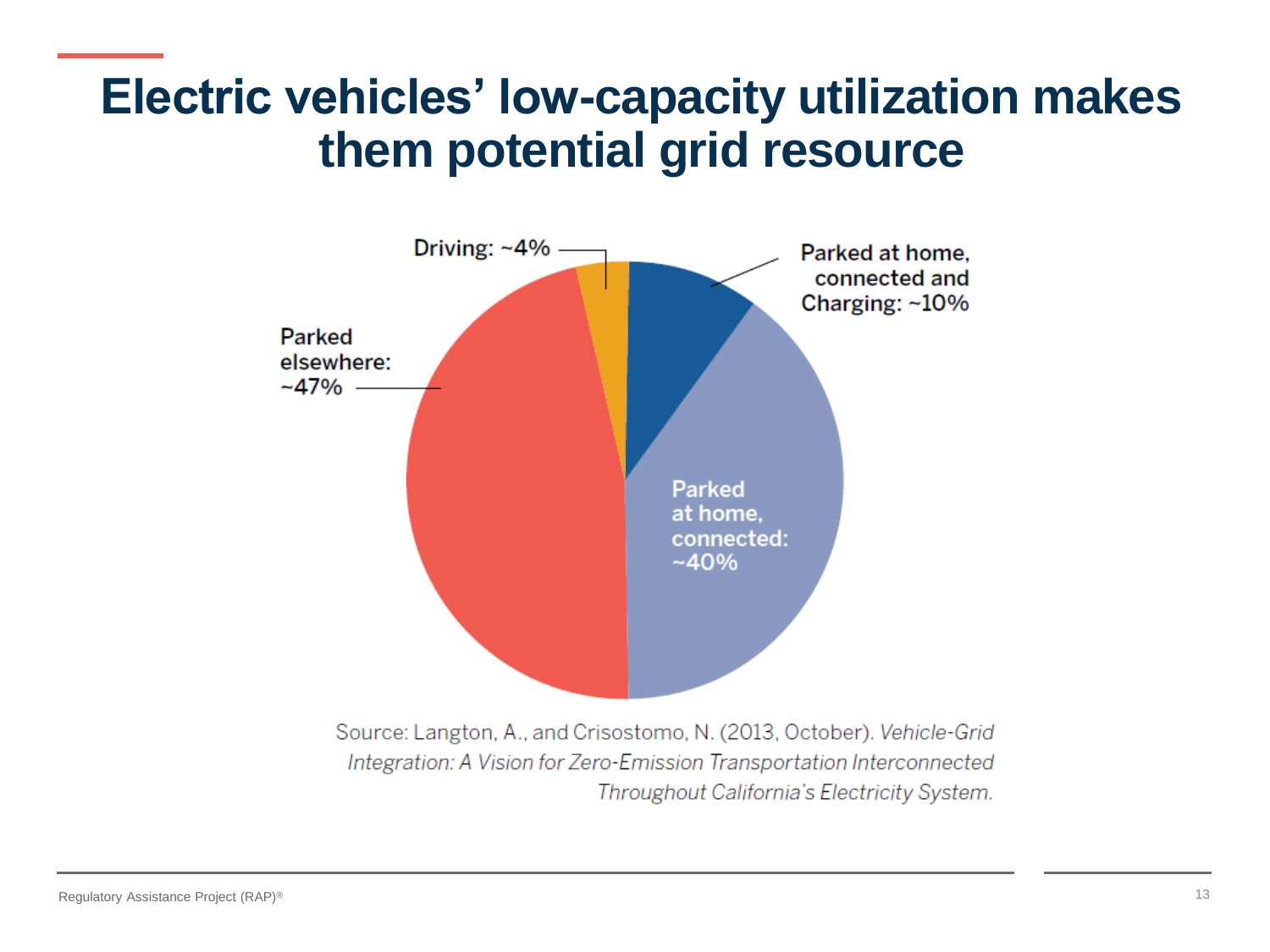### **Recognize the Value of Flexible Load: Grid Operations**

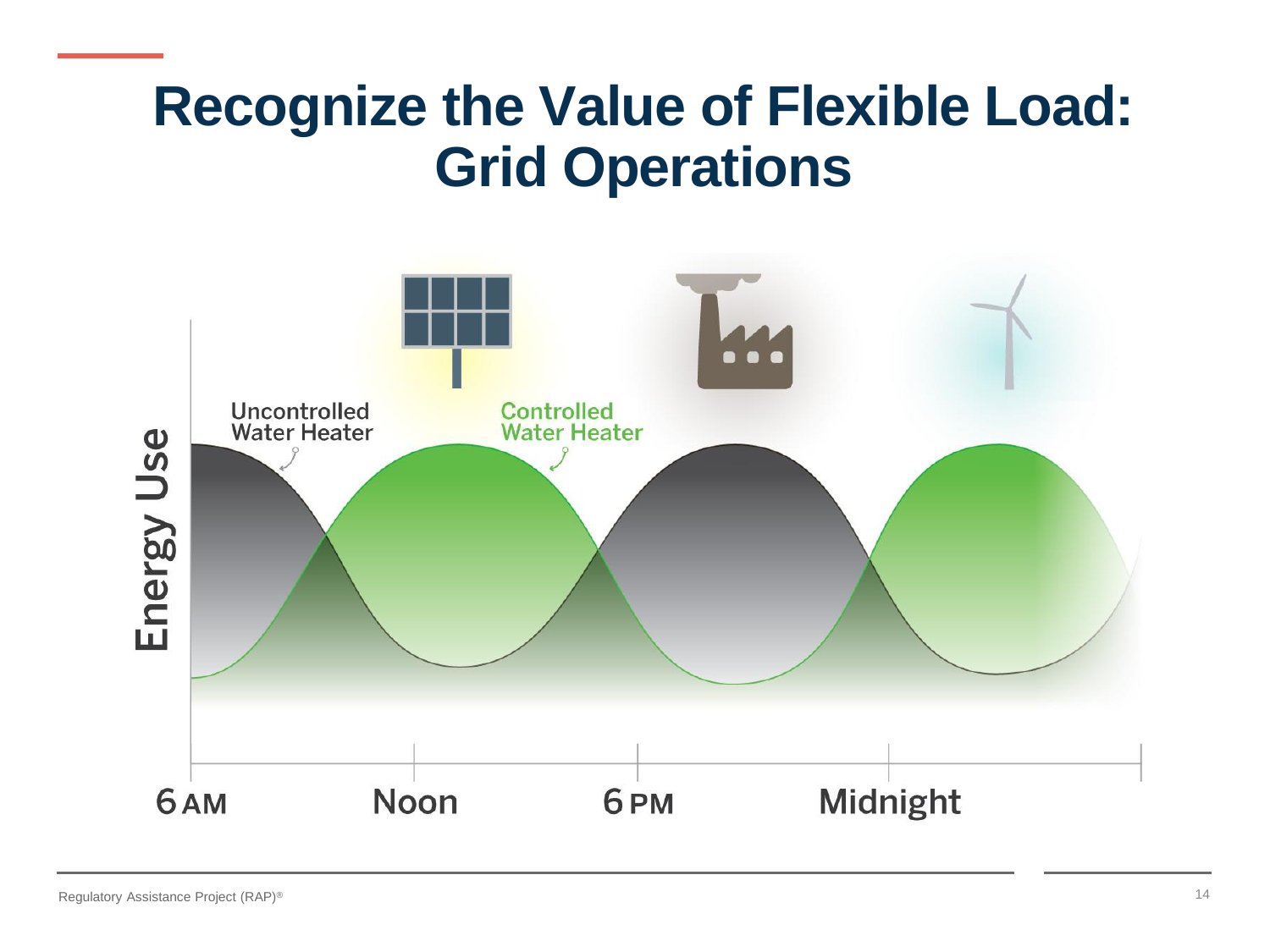# **Avoid High-Cost Hours**

1% of hours  $= 9\%$  of total spending

10% of hours  $= 26\%$  of total spending



Source: Rhode Island Power Sector Transformation, Phase One Report to Governor Gina M. Raimondo (November 2017)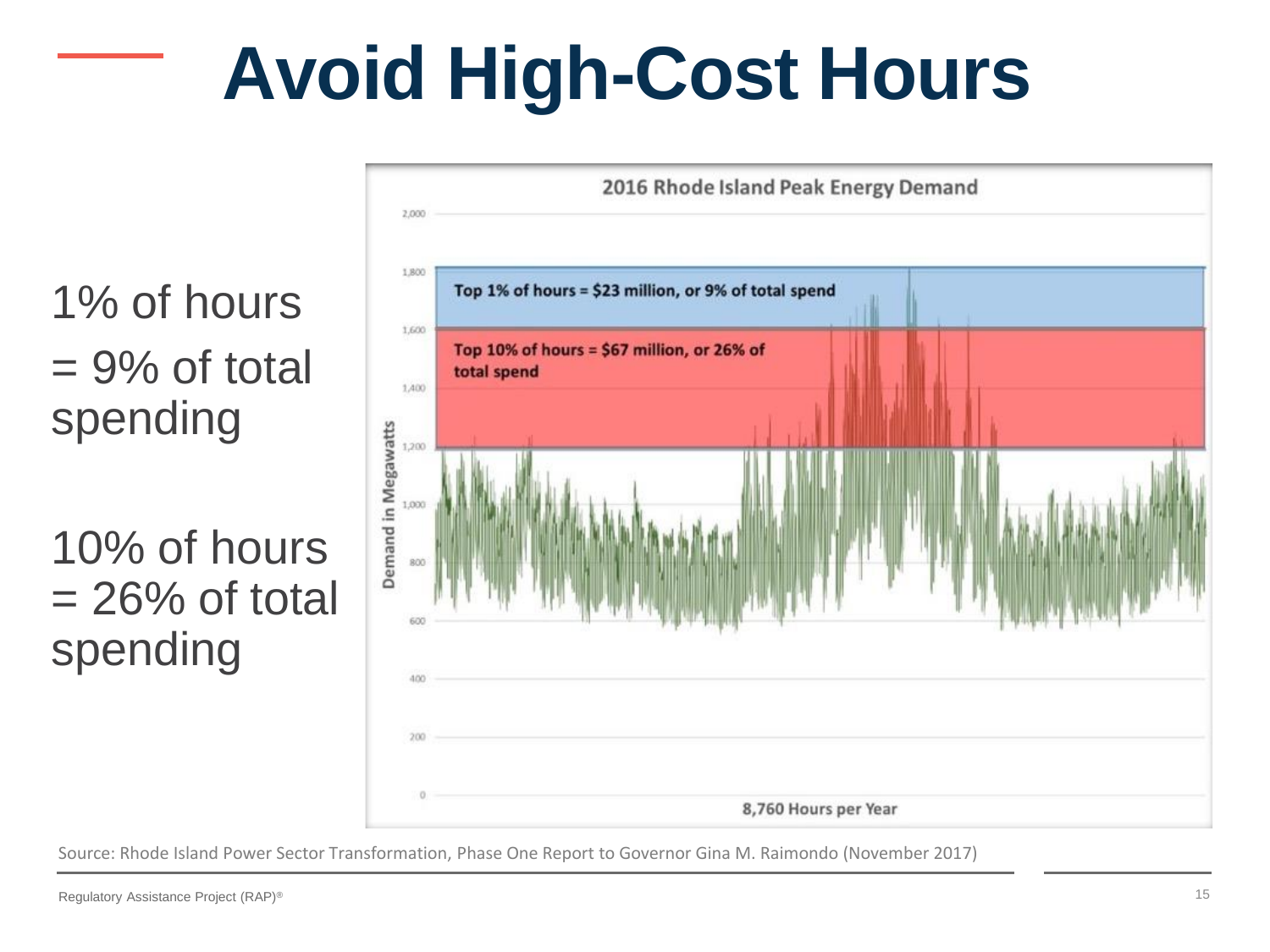### **Flexibility = Value**



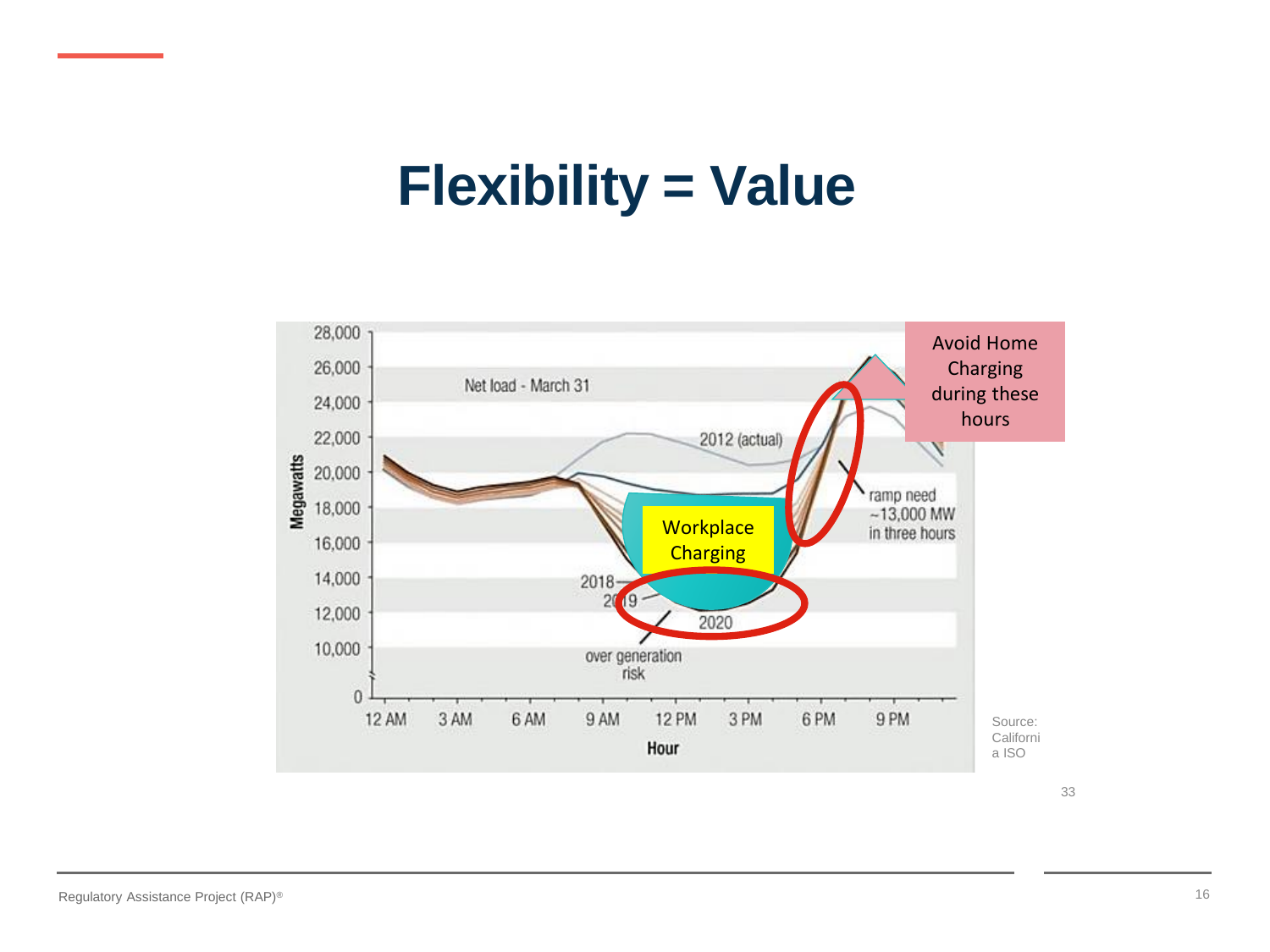# **3 Identify data that you can use**

Regulatory Assistance Project (RAP)®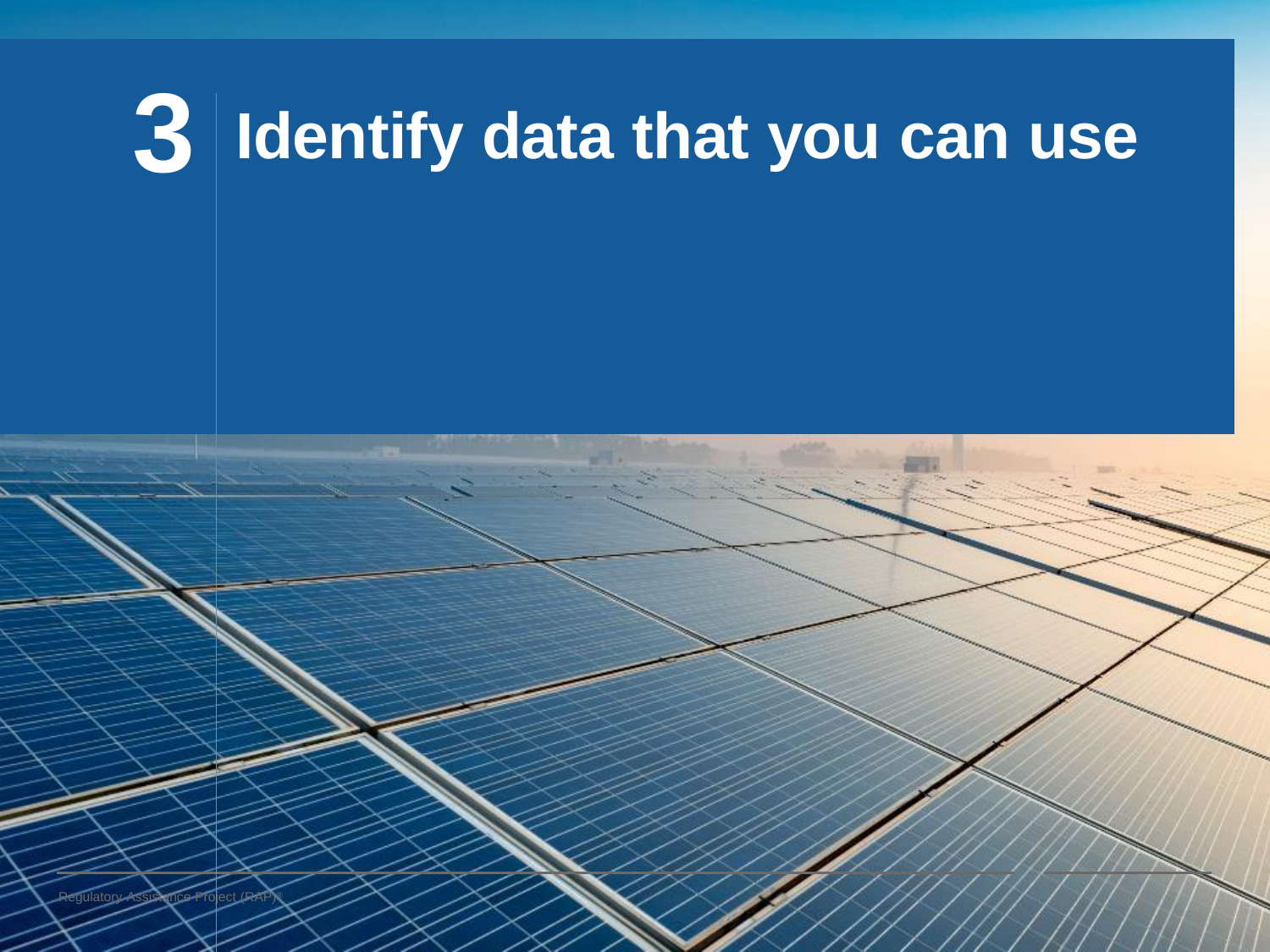### **"Data collection efforts will continue to be central to our understanding of our work and how to measure its success."**

*Source 2020 Progress and Recommendations, New Mexico Interagency Climate Change Task Force*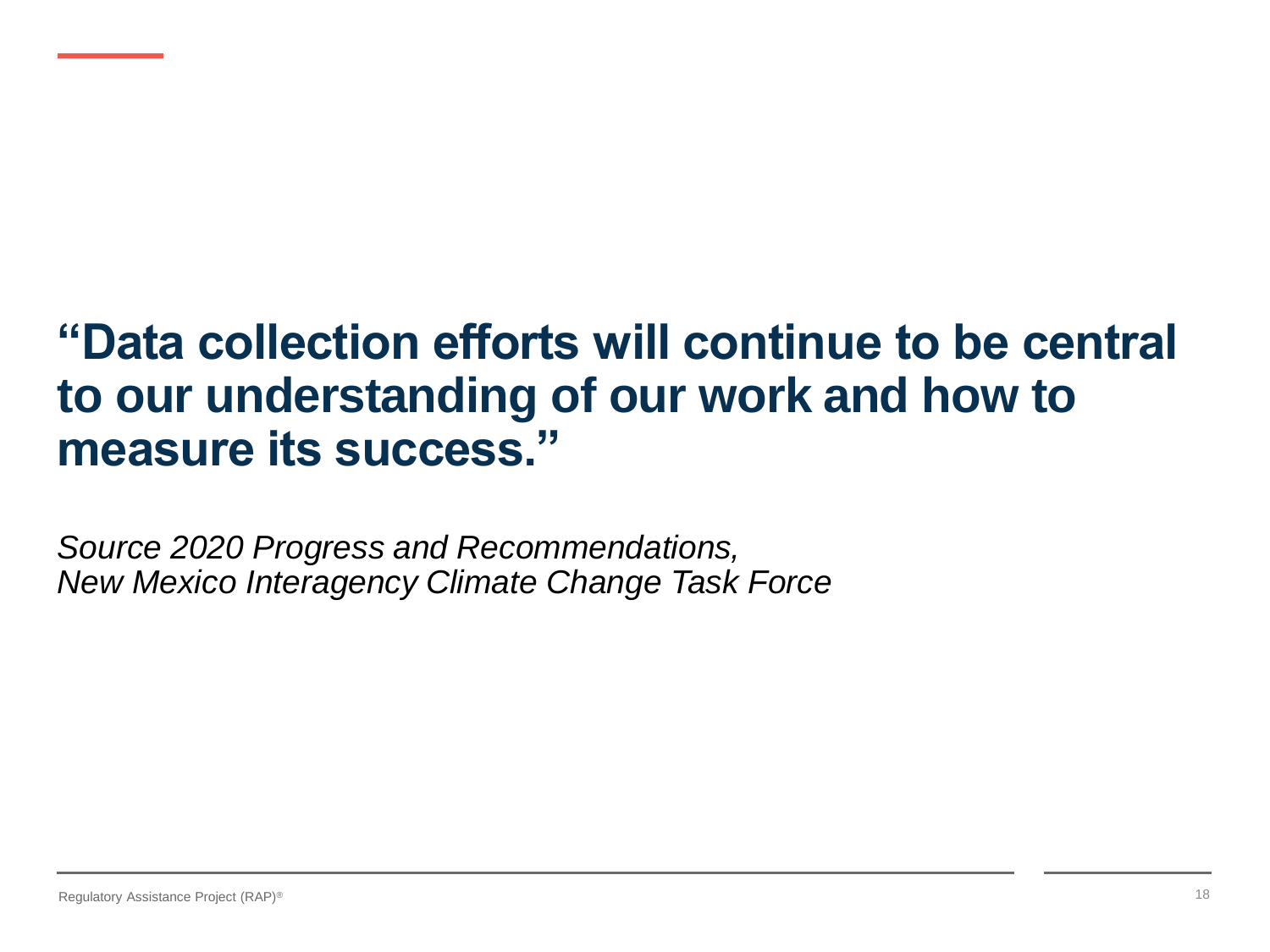

# Low use of EV smart charging alarms Minn. regulator

By leffrey Tomich | 04/04/2022 07:26 AM EDT

Minnesota's largest utility, which is trying to accelerate electric vehicle adoption, has struggled to enroll EV owners in programs that ensure charging happens during overnight hours when electricity is cheapest.

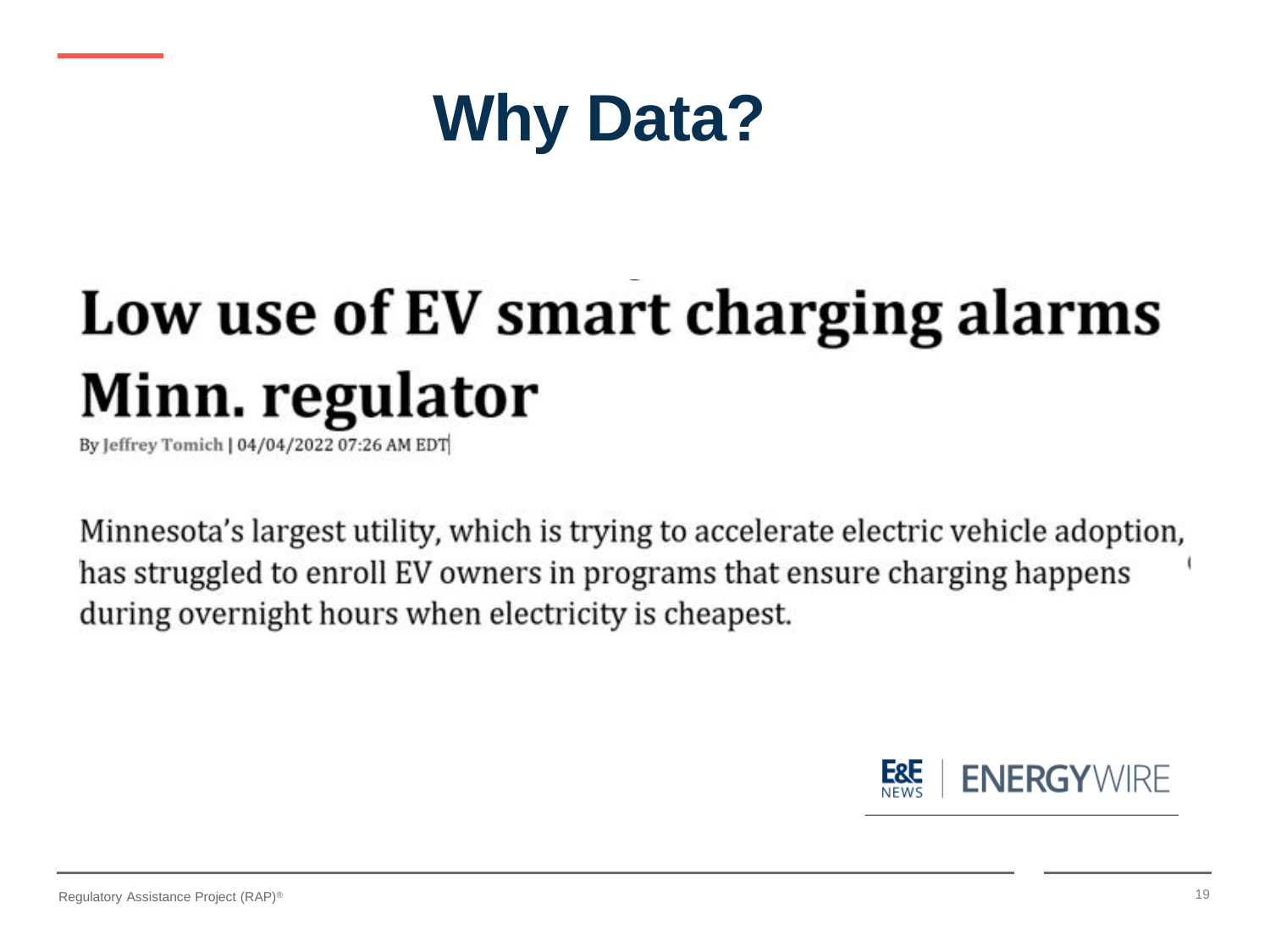## **Data**

- This goes back to articulating your vision for your power sector
- Collect relevant and timely data to:
	- Demonstrate progress toward your goals and
	- Improve early program delivery of service
- Ask your utilities and stakeholders what data they recommend collecting.
- Examples:
	- Incremental load serving EVs
	- Percentage of this load that is off-peak
	- Number/percentage of ratepayers offered managed charging
	- Number/percentage participating
	- Number/percentage of LMI ratepayers participating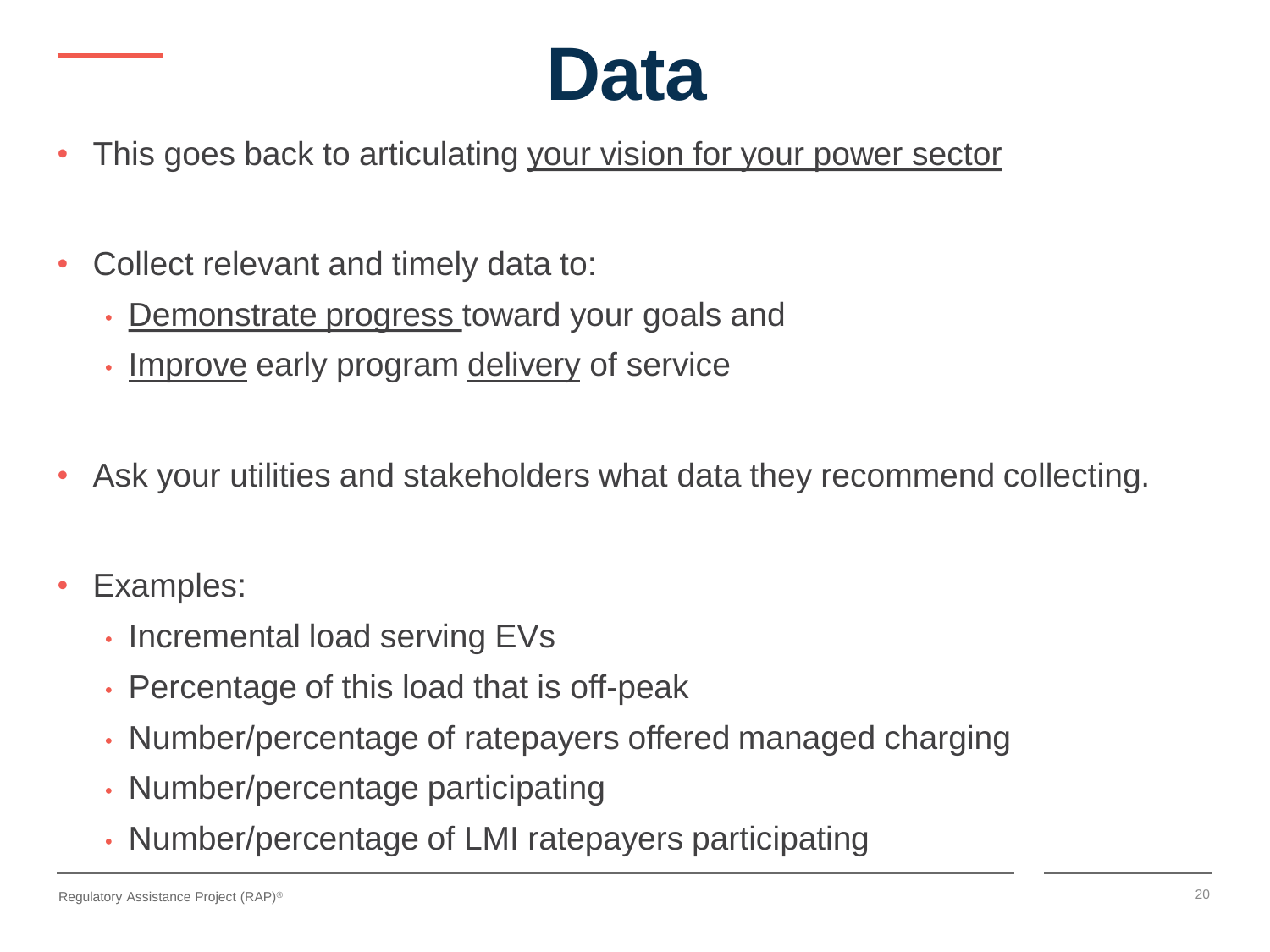## **4 Does all this come with instructions – Advisory Services**

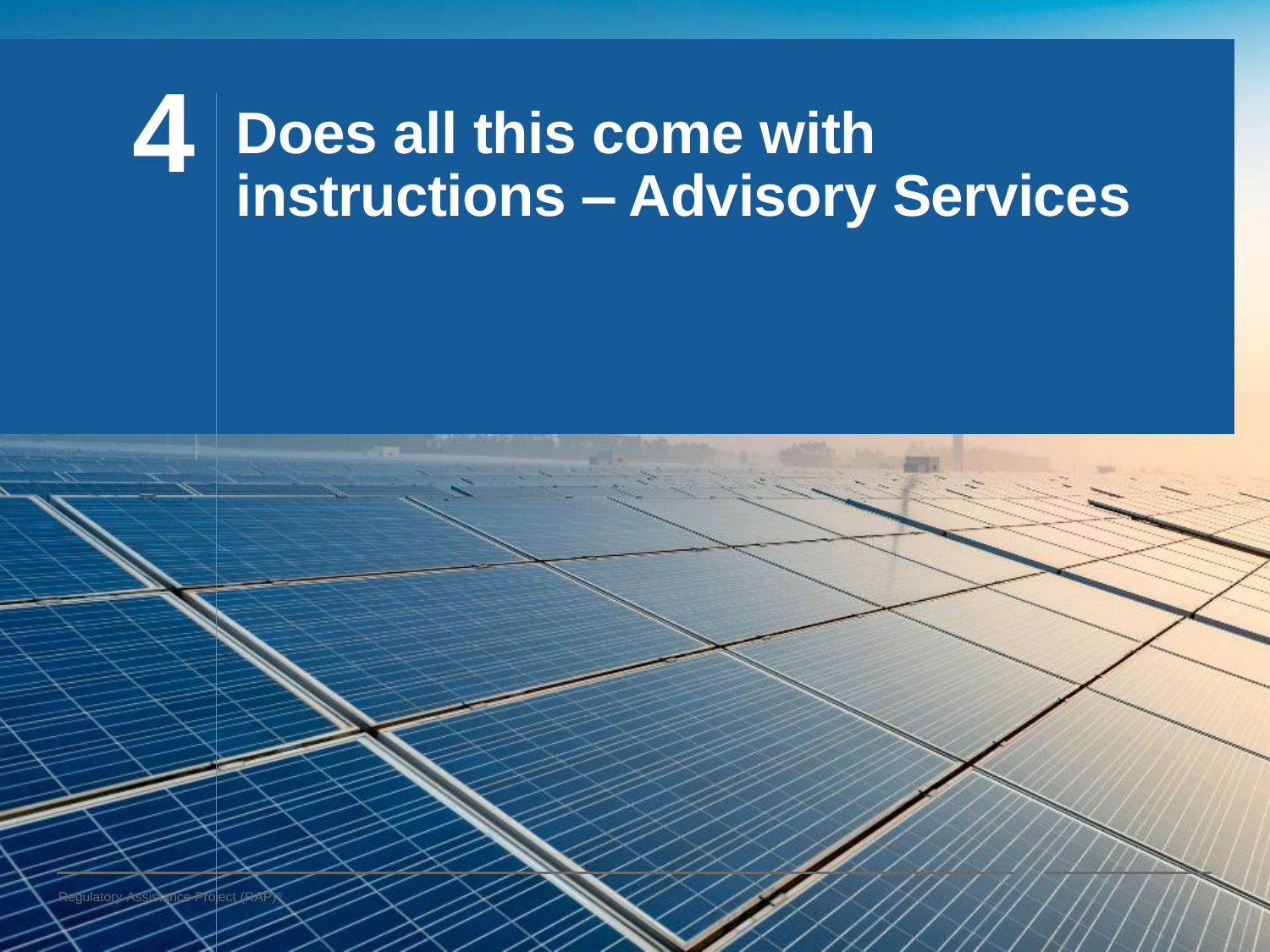### **Advisory Services Purpose**

To educate and enable the public (fleet managers and others) to fill the **gap between what they already know** about transportation and **what they need to know** about electric transportation.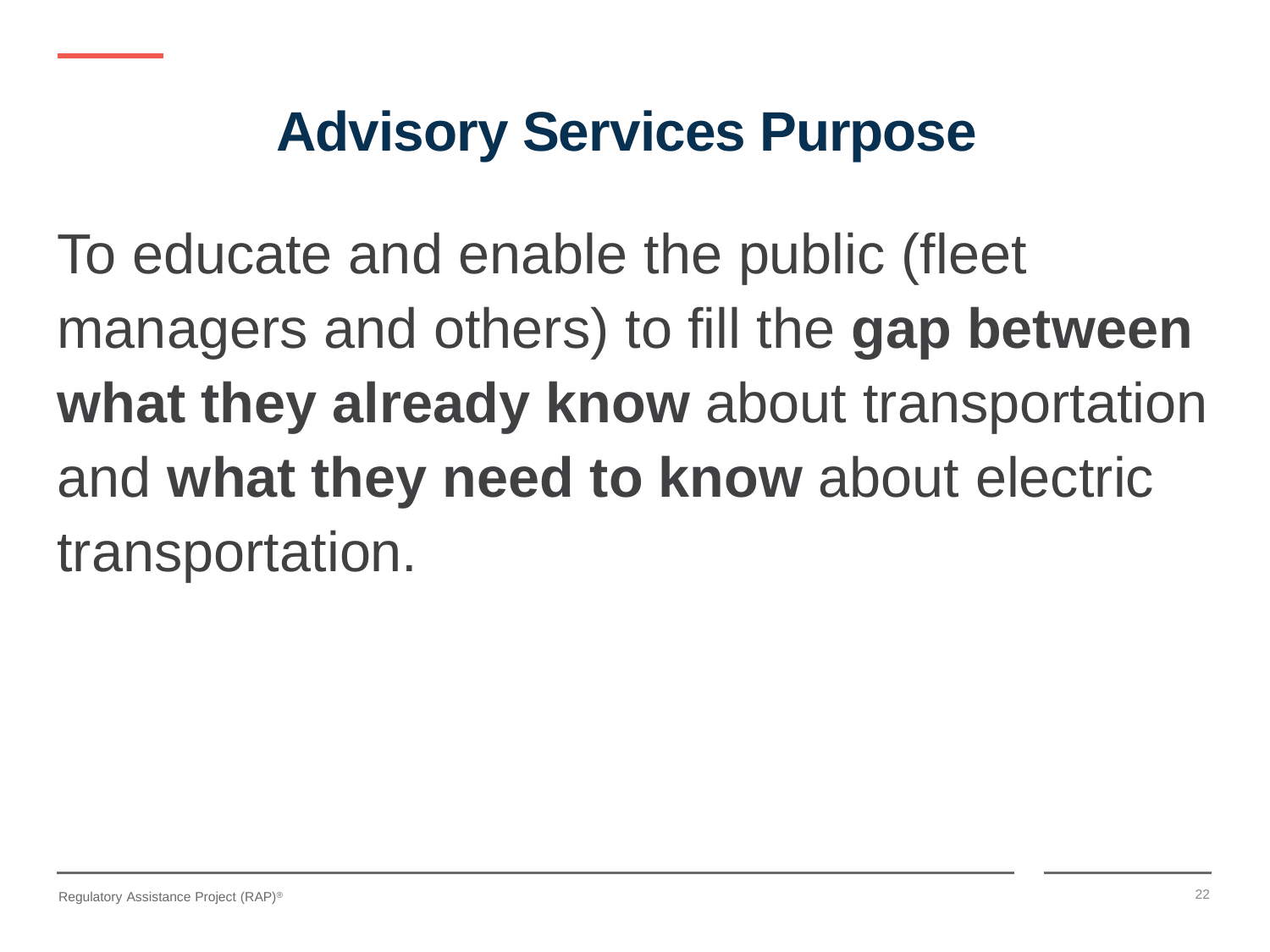### **Advisory Services**

Various categories of EV users, e.g.,

- Residential;
- Multi-Unit Dwellings;
- Workplace and Commercial;
- Public; and
- Transit.
- Each category has its own characteristics:
	- Charging power levels,
	- Optimal charging times, and
	- Degree of commercial charging market penetration and associated need for utility involvement.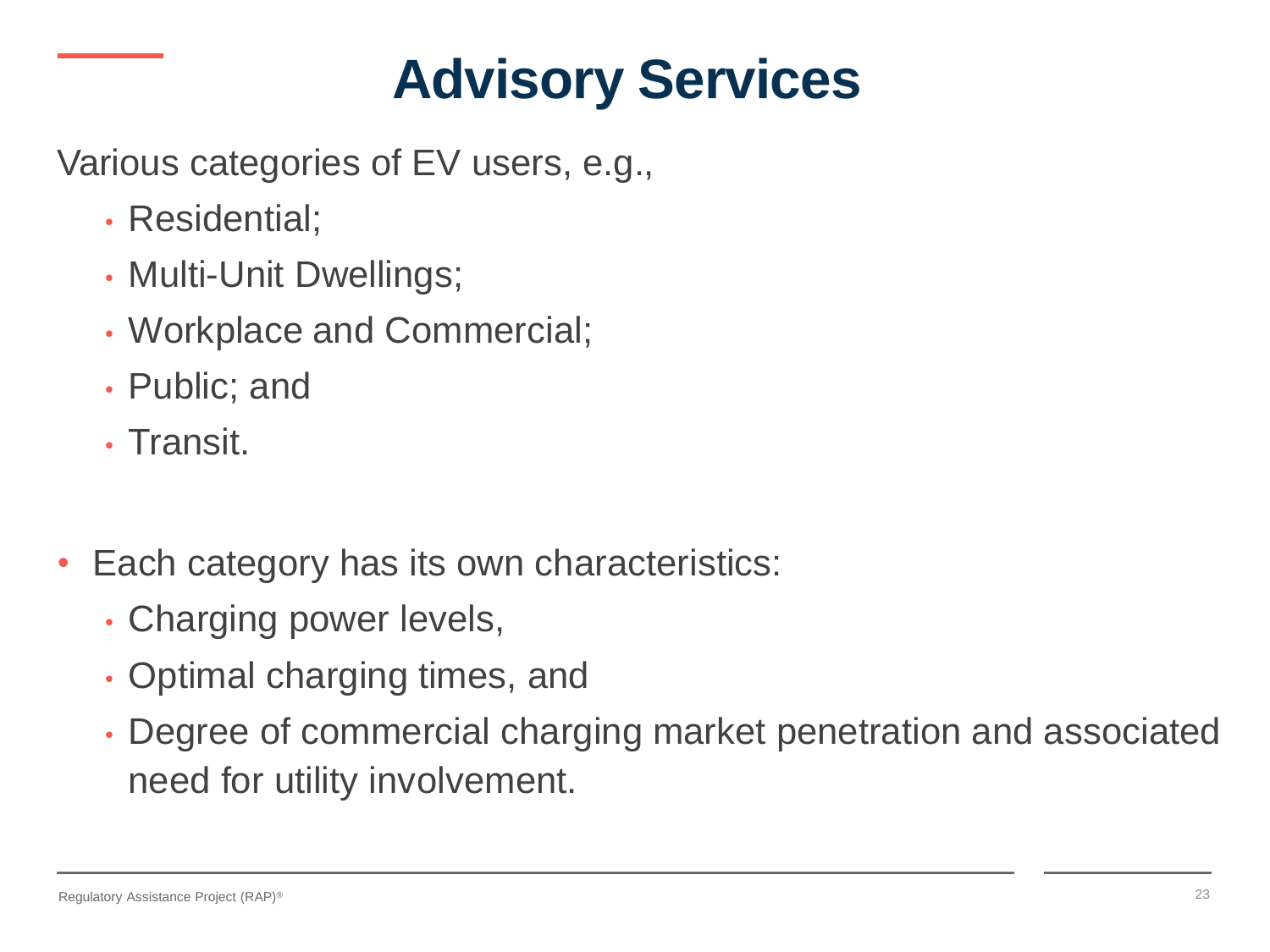### **Advisory Services – Demand Creation**

- Utility is creating new load.
- Regulator's role: determine whether the utility proposal is creating the kind of load that is appropriate?
- Is the load being managed effectively from a system benefit perspective?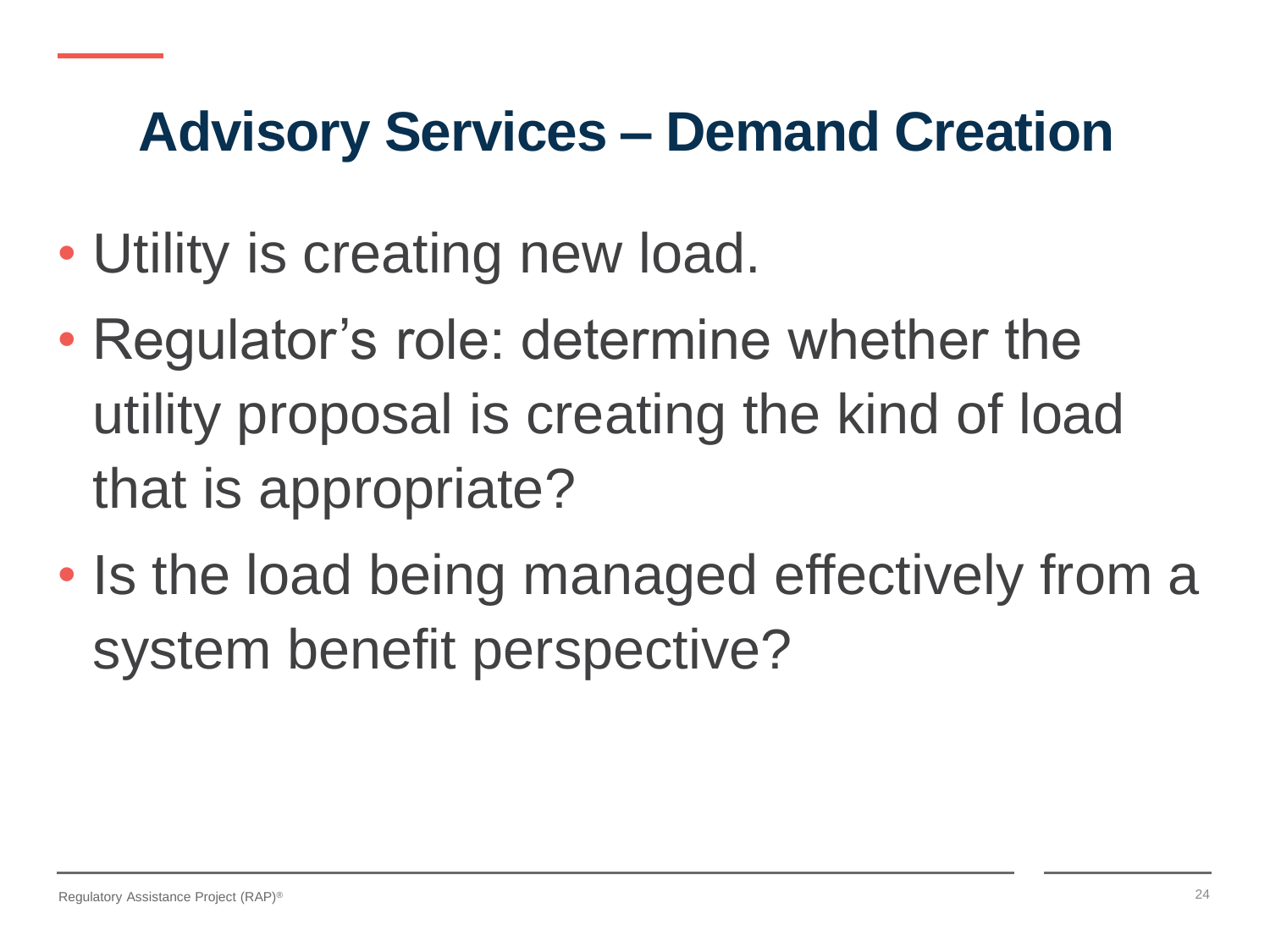### **21st Century Load Forecasting**

- Letting utilities build load through advisory services – ushers in a new aspect of load forecasting.
- Regulator-utility relationship will need to further evolve.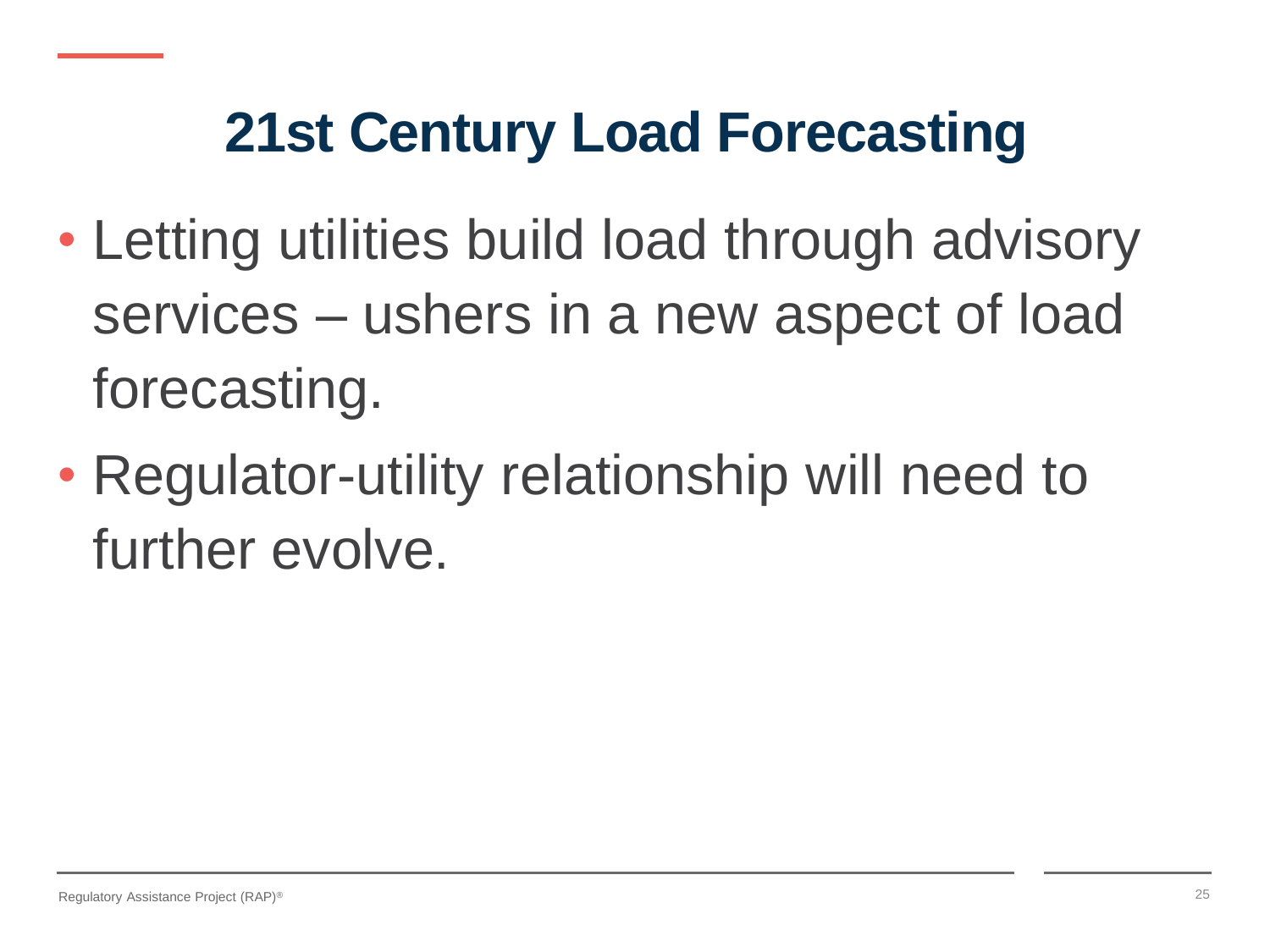### **Back to Your Vision for the Power Sector**

- The utility must justify these proposals
- Regulator must ensure that the utility is clear in what it aspires to become.
- Raising even more questions:
	- How does this service fit in the utility's portfolio?
	- What is the utility's longer-term sense of itself as a commodity and service provider?
	- Does the regulator assist them and nudge them on their way?
	- How am I going to manage the commission's relationship with that utility into the future?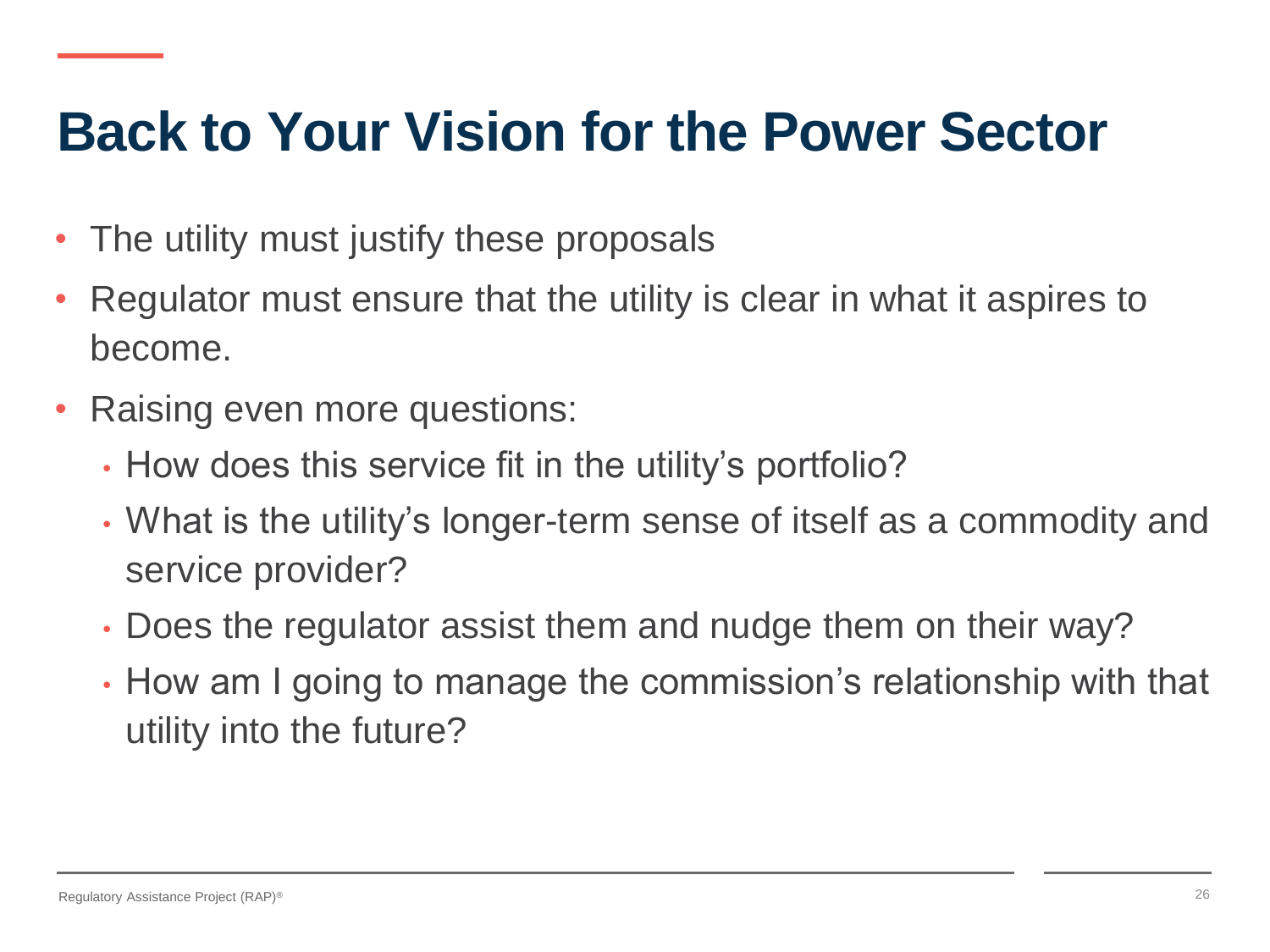

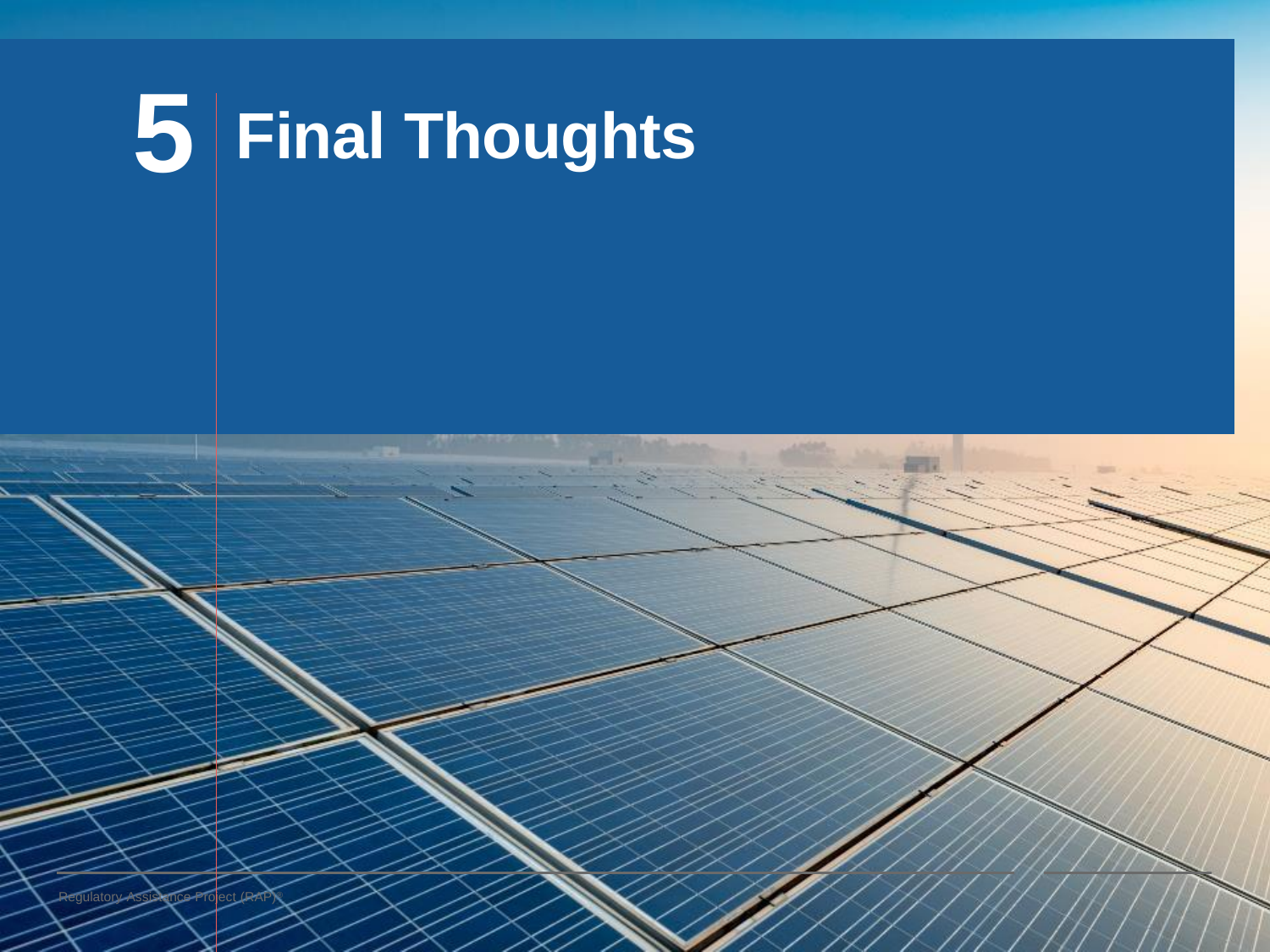- Ask yourself what the power sector should look like.
- Promote decisions that secure all available electrification related flexibility.
- Use data to keep track of progress.
- Be sure advisory services are promoting the education needed.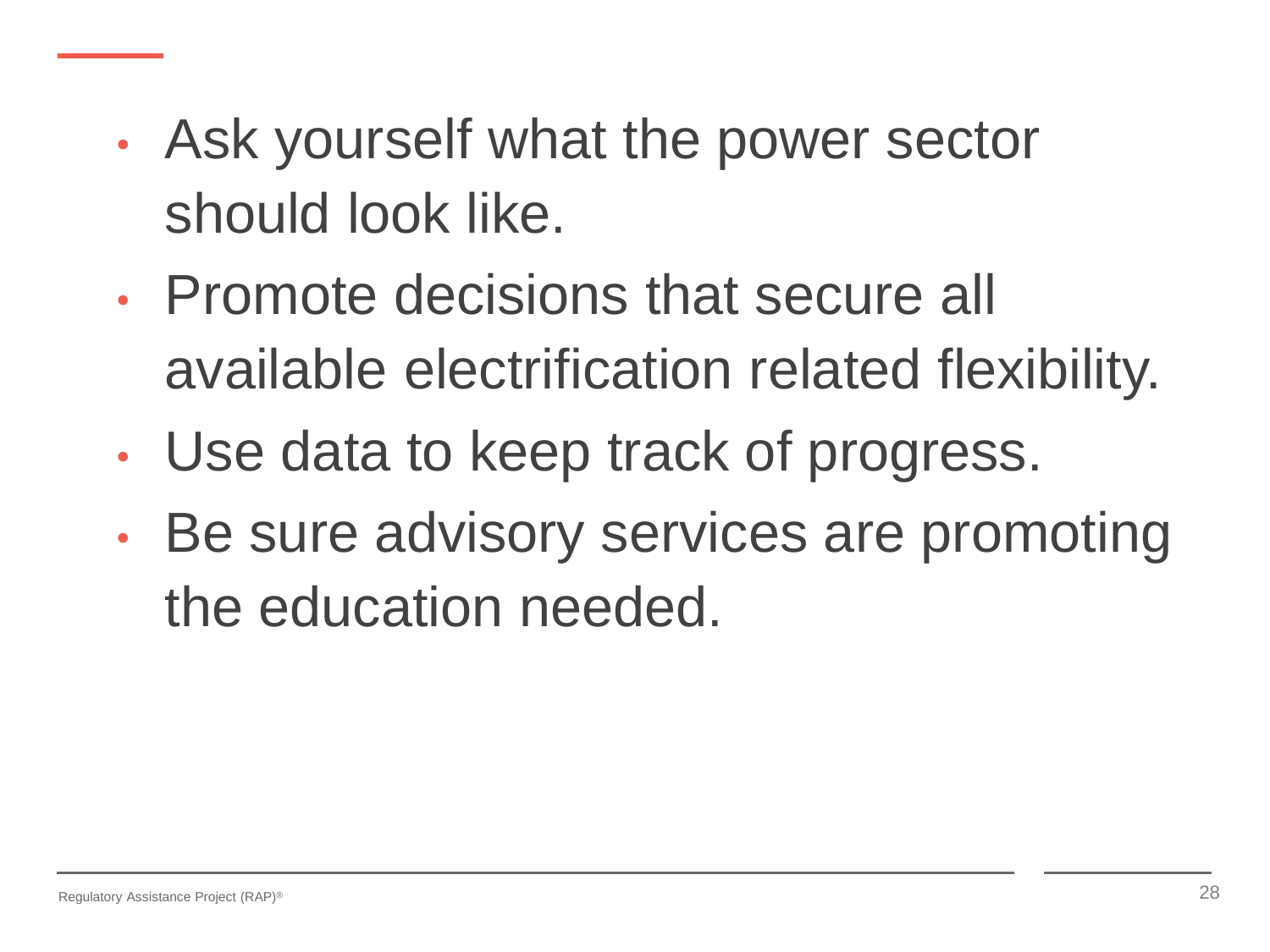## **Beneficial Electrification Resources**

- [Ensuring Electrification in the Public Interest](https://www.raponline.org/knowledge-center/beneficial-electrification-ensuring-electrification-public-interest/).
- [Beneficial Electrification of Space Heating](https://www.raponline.org/knowledge-center/beneficial-electrification-of-space-heating/).
- [Beneficial Electrification of Water Heating.](https://www.raponline.org/knowledge-center/beneficial-electrification-of-water-heating/)
- [Beneficial Electrification of Transportation](https://www.raponline.org/knowledge-center/beneficial-electrification-of-transportation/).
- [Taking First Steps: Insights for States Preparing for Electric Transportation.](https://www.raponline.org/wp-content/uploads/2020/02/rap-farnsworth-et-al-EVs-first-steps-2020-april.pdf)
- [Getting From Here to There: Regulatory Considerations for Transportation](https://www.raponline.org/knowledge-center/getting-from-here-to-there-regulatory-considerations-for-transportation-electrification/)  Electrification.
- [Utilities Can Get a "LEG" Up with Beneficial Electrification.](https://www.raponline.org/blog/utilities-can-get-a-leg-up-with-beneficial-electrification-but-regulators-also-have-to-be-ready)
- [Environmentally Beneficial Electrification: The Dawn of Emissions Efficiency.](http://www.raponline.org/knowledge-center/environmentally-beneficial-electrification-dawn-emissions-efficiency/?%20_sf_s=environmentally+beneficial+electrification)
- [Environmentally Beneficial Electrification: Electricity as the End-Use Option](https://www.sciencedirect.com/science/article/pii/S104061901500202X).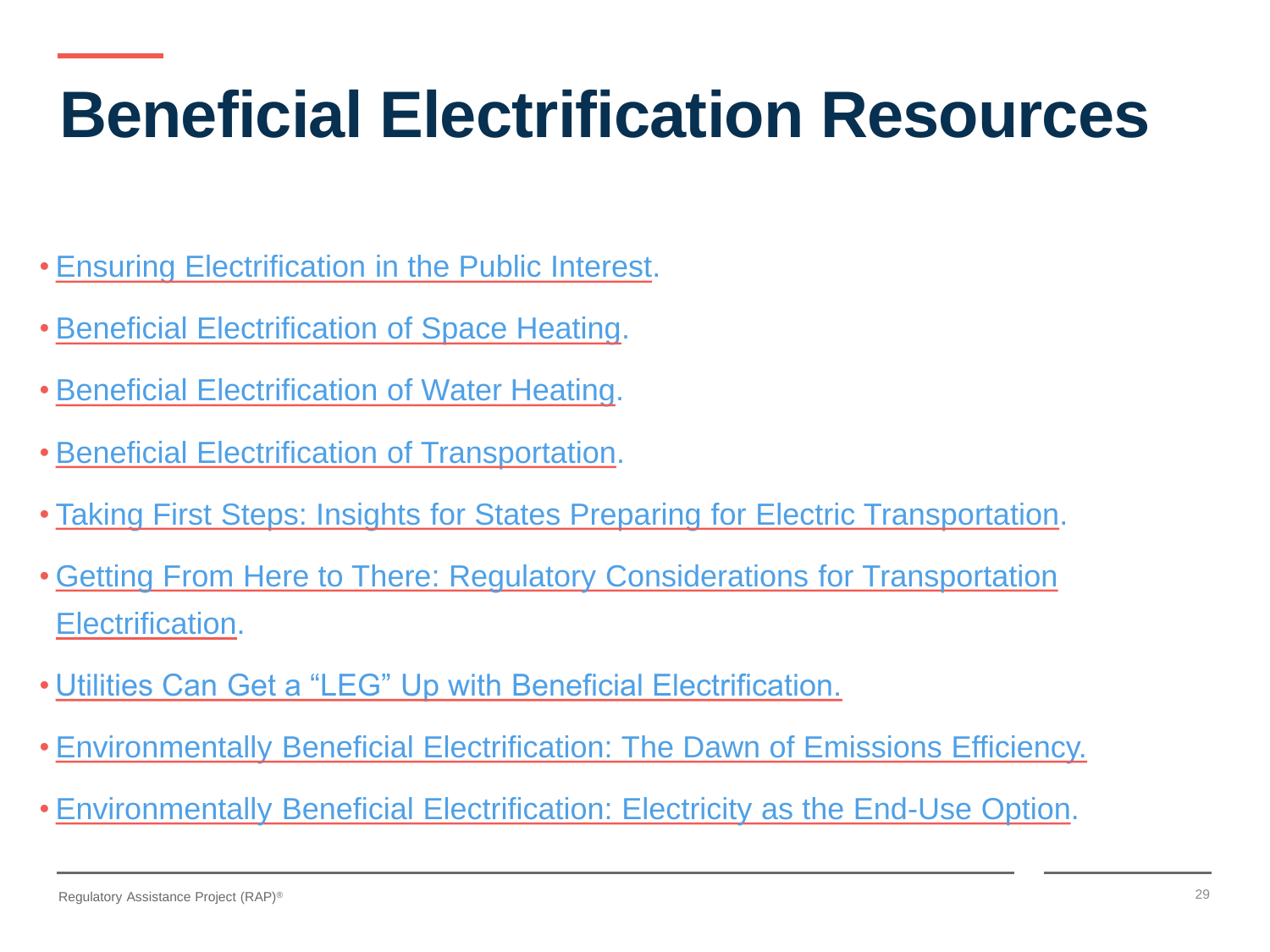

# **About RAP**

The Regulatory Assistance Project (RAP)® is an independent, non-partisan, non-governmental organization dedicated to accelerating the transition to a clean, reliable, and efficient energy future.

Learn more about our work at [raponline.org](http://www.raponline.org/)



David Farnsworth, Esq. **Principal** The Regulatory Assistance Project® 50 State Street, Suite 3 Montpelier, VT United States

+1 802 498-0708 [dfarnsworth@raponline.org](mailto:dfarnsworth@raponline.org) raponline.org

Regulatory Assistance Project (RAP)®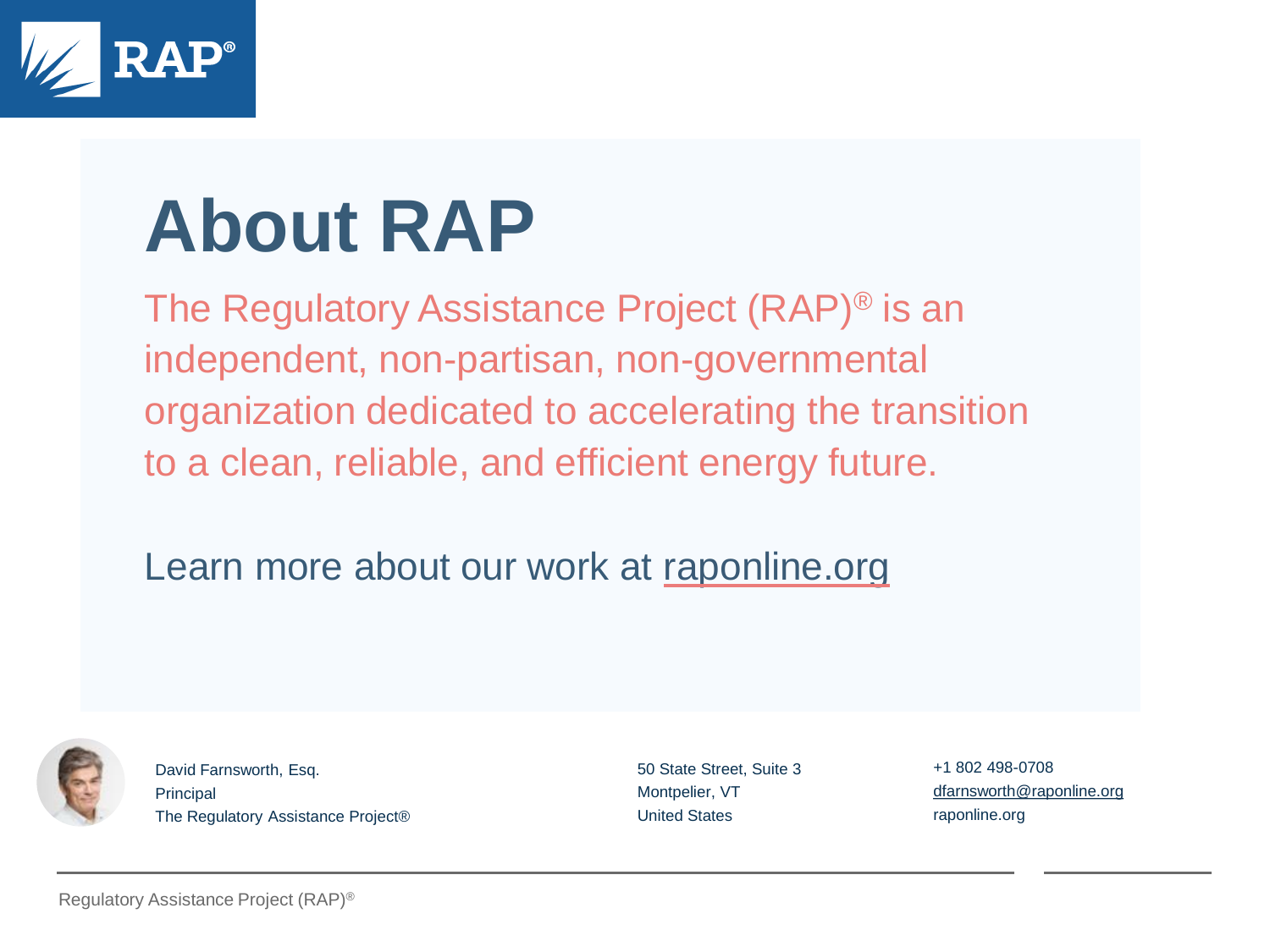### **Bipartisan Infrastructure Law**

- Thanks to the Bipartisan Infrastructure Law, this year the Federal Transit Administration's Low or No Emission Vehicle Program \$1.5 billion. Over the next five years that program is set to distribute \$5.5 billion to assist local transit agencies in purchasing low-or-no emission vehicles, equipment and facilities.
- "Prioritizing and investing in electric buses will not only reduce greenhouse gas emissions but will also significantly lower long-term fuel and maintenance costs for localities, saving taxpayer dollars that can be invested back into public infrastructure projects,"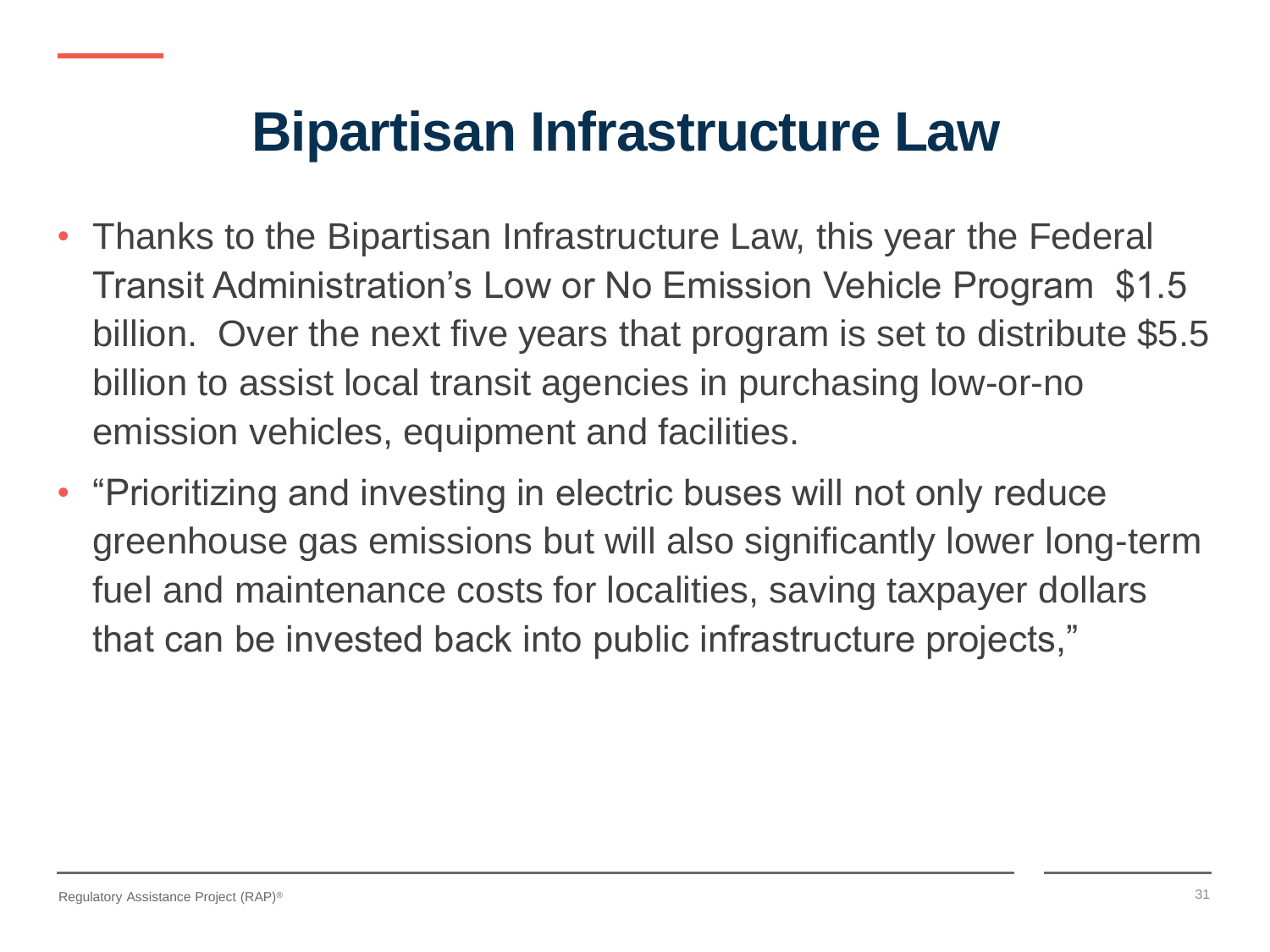### **[Host an IIJA Workshop](https://www.raponline.org/blog/surfs-up-catching-the-iija-wave/)**

- The *Infrastructure Investment and Jobs Act of 2021* (IIJA) makes available billions of dollars for investment in utility infrastructure, including:
	- electric vehicle charging,
	- smart distribution grid improvements, and
	- energy storage.
- Don't wait to learn about it until you are constrained by limitations associated with being in a contested case?
- Have a workshop; stakeholders can "educate" you on opportunities